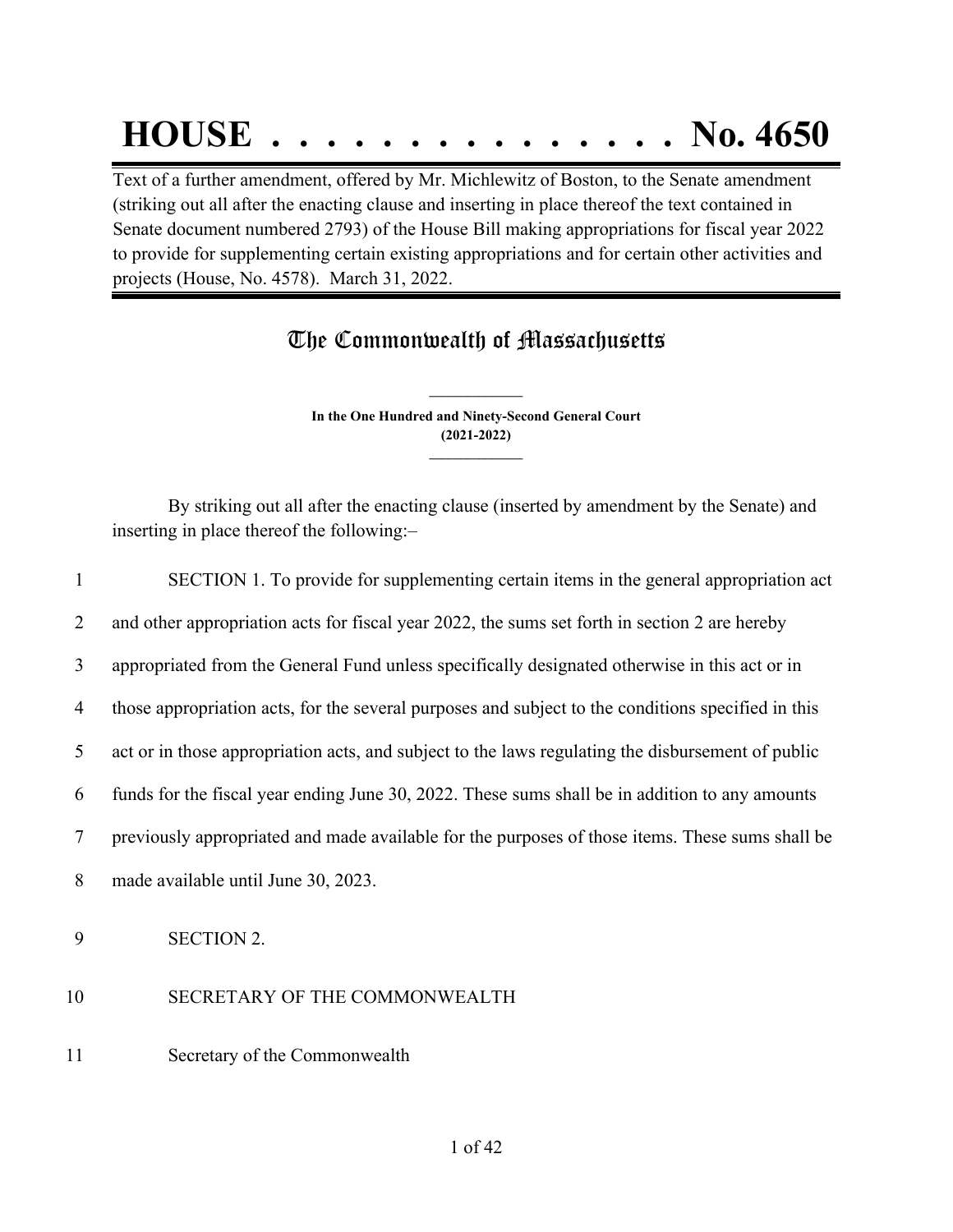| 12 |                                                             |  |
|----|-------------------------------------------------------------|--|
| 13 | COMMISSION ON THE STATUS OF WOMEN                           |  |
| 14 | Commission on the Status of Women                           |  |
| 15 |                                                             |  |
| 16 | MASSACHUSETTS GAMING COMMISSION                             |  |
| 17 | <b>Massachusetts Gaming Commission</b>                      |  |
| 18 |                                                             |  |
| 19 | EXECUTIVE OFFICE FOR ADMINISTRATION AND FINANCE             |  |
| 20 | Reserves                                                    |  |
| 21 |                                                             |  |
| 22 |                                                             |  |
| 23 | <b>Human Resources Division</b>                             |  |
| 24 |                                                             |  |
| 25 | EXECUTIVE OFFICE OF ENERGY AND ENVIRONMENTAL AFFAIRS        |  |
| 26 | Office of the Secretary of Energy and Environmental Affairs |  |
| 27 |                                                             |  |
| 28 |                                                             |  |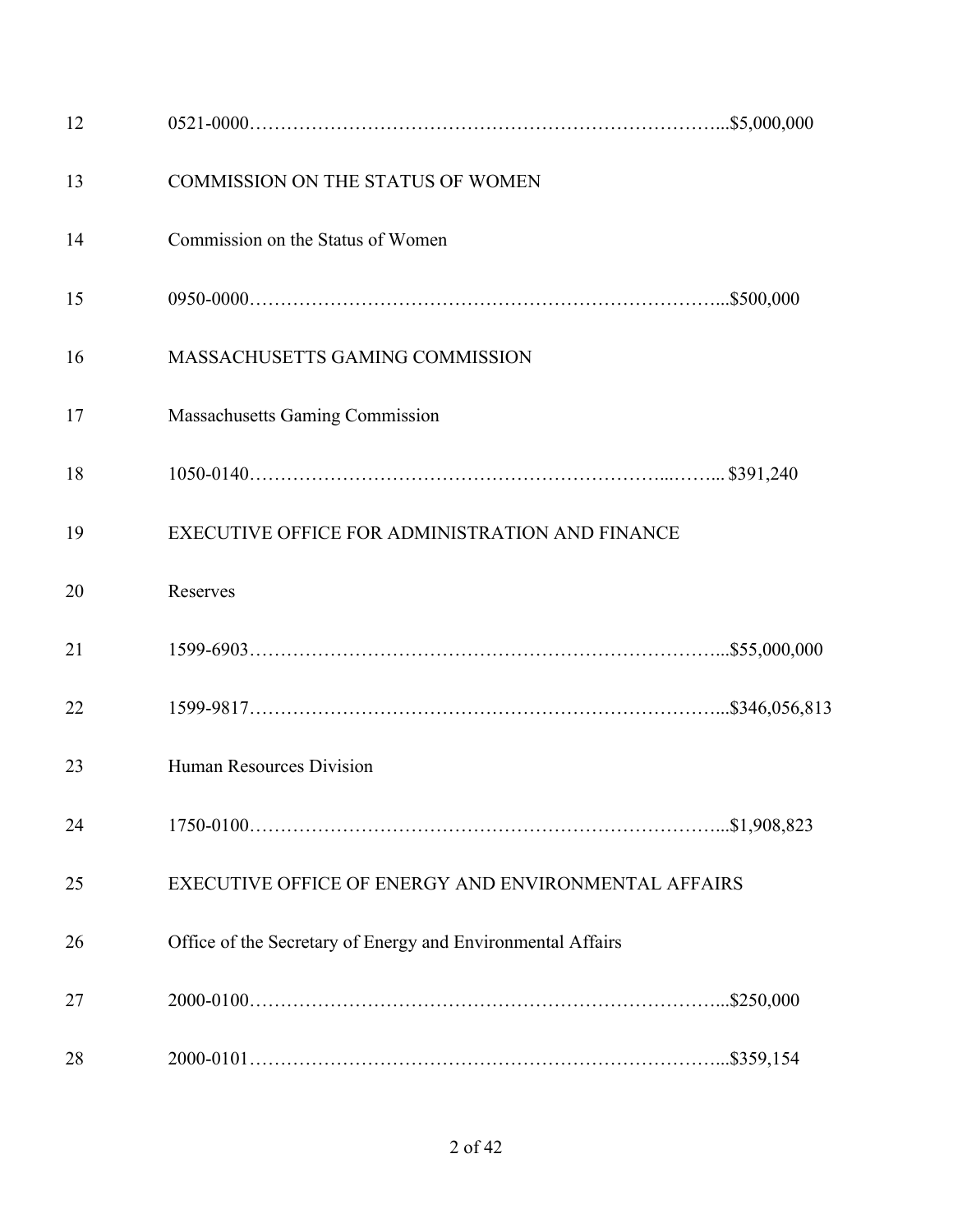| 29 | Department of Conservation and Recreation            |  |
|----|------------------------------------------------------|--|
| 30 |                                                      |  |
| 31 | <b>EXECUTIVE OFFICE OF HEALTH AND HUMAN SERVICES</b> |  |
| 32 | Office of Immigrants and Refugees                    |  |
| 33 |                                                      |  |
| 34 | Department of Transitional Assistance                |  |
| 35 |                                                      |  |
| 36 | Department of Children and Families                  |  |
| 37 |                                                      |  |
| 38 | Department of Public Health                          |  |
| 39 |                                                      |  |
| 40 |                                                      |  |
| 41 |                                                      |  |
| 42 | Department of Mental Health                          |  |
| 43 |                                                      |  |
| 44 | Department of Elder Affairs                          |  |
| 45 |                                                      |  |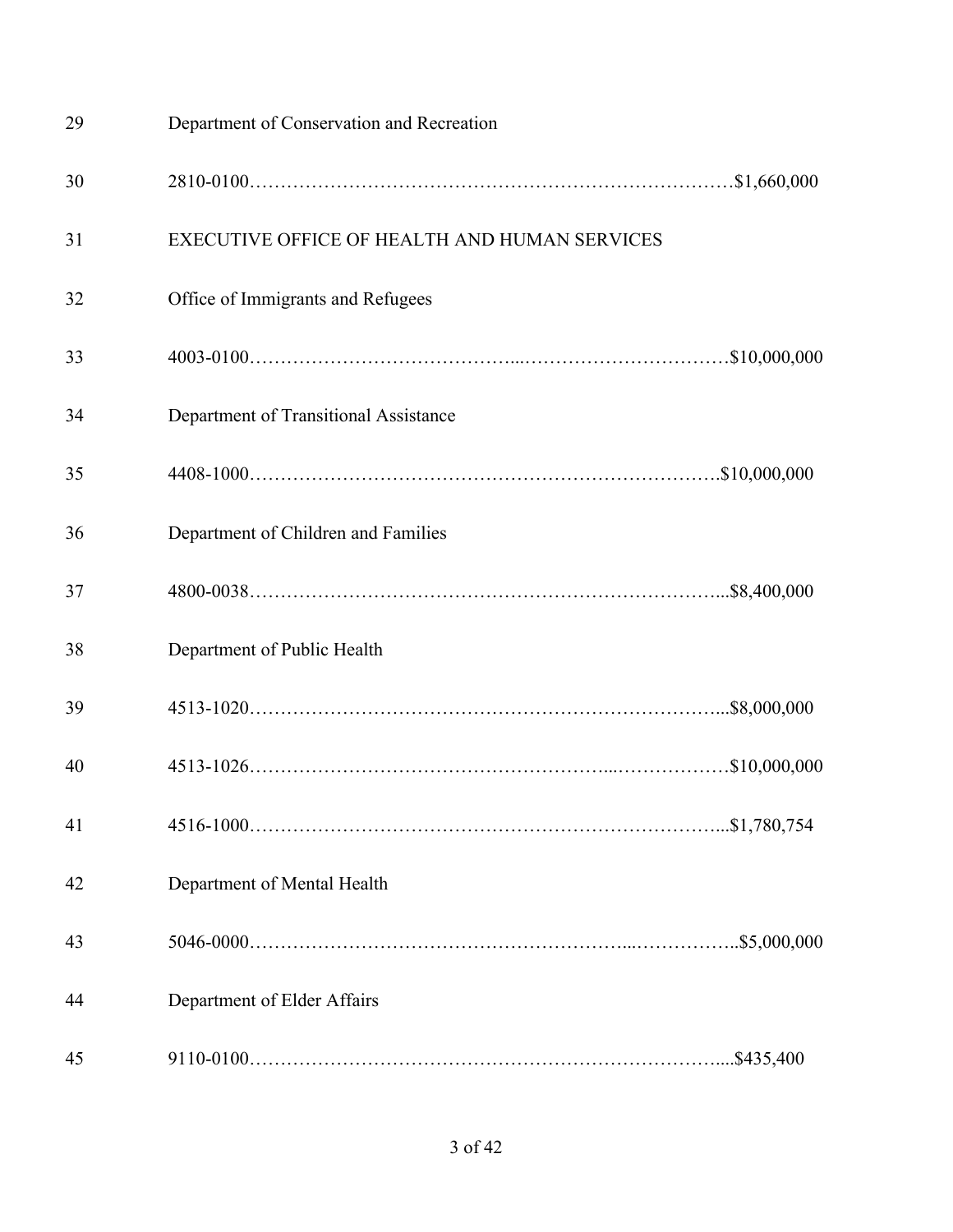| 46 | EXECUTIVE OFFICE OF HOUSING AND ECONOMIC DEVELOPMENT                                                |
|----|-----------------------------------------------------------------------------------------------------|
| 47 | Office of the Secretary of Housing and Economic Development                                         |
| 48 |                                                                                                     |
| 49 | Department of Housing and Community Development                                                     |
| 50 |                                                                                                     |
| 51 |                                                                                                     |
| 52 | EXECUTIVE OFFICE OF LABOR AND WORKFORCE DEVELOPMENT                                                 |
| 53 | Executive Office of Labor and Workforce Development                                                 |
| 54 |                                                                                                     |
| 55 | EXECUTIVE OFFICE OF PUBLIC SAFETY AND SECURITY                                                      |
| 56 | Department of Fire Services                                                                         |
| 57 |                                                                                                     |
| 58 | SECTION 2A. To provide for certain unanticipated obligations of the commonwealth, to                |
| 59 | provide for an alteration of purpose for current appropriations, and to meet certain requirements   |
| 60 | of law, the sums set forth in this section are hereby appropriated from the General Fund unless     |
| 61 | specifically designated otherwise in this section, for the several purposes and subject to the      |
| 62 | conditions specified in this section, and subject to the laws regulating the disbursement of public |
| 63 | funds for the fiscal year ending June 30, 2022. Except as otherwise stated, these sums shall be     |
| 64 | made available until June 30, 2023.                                                                 |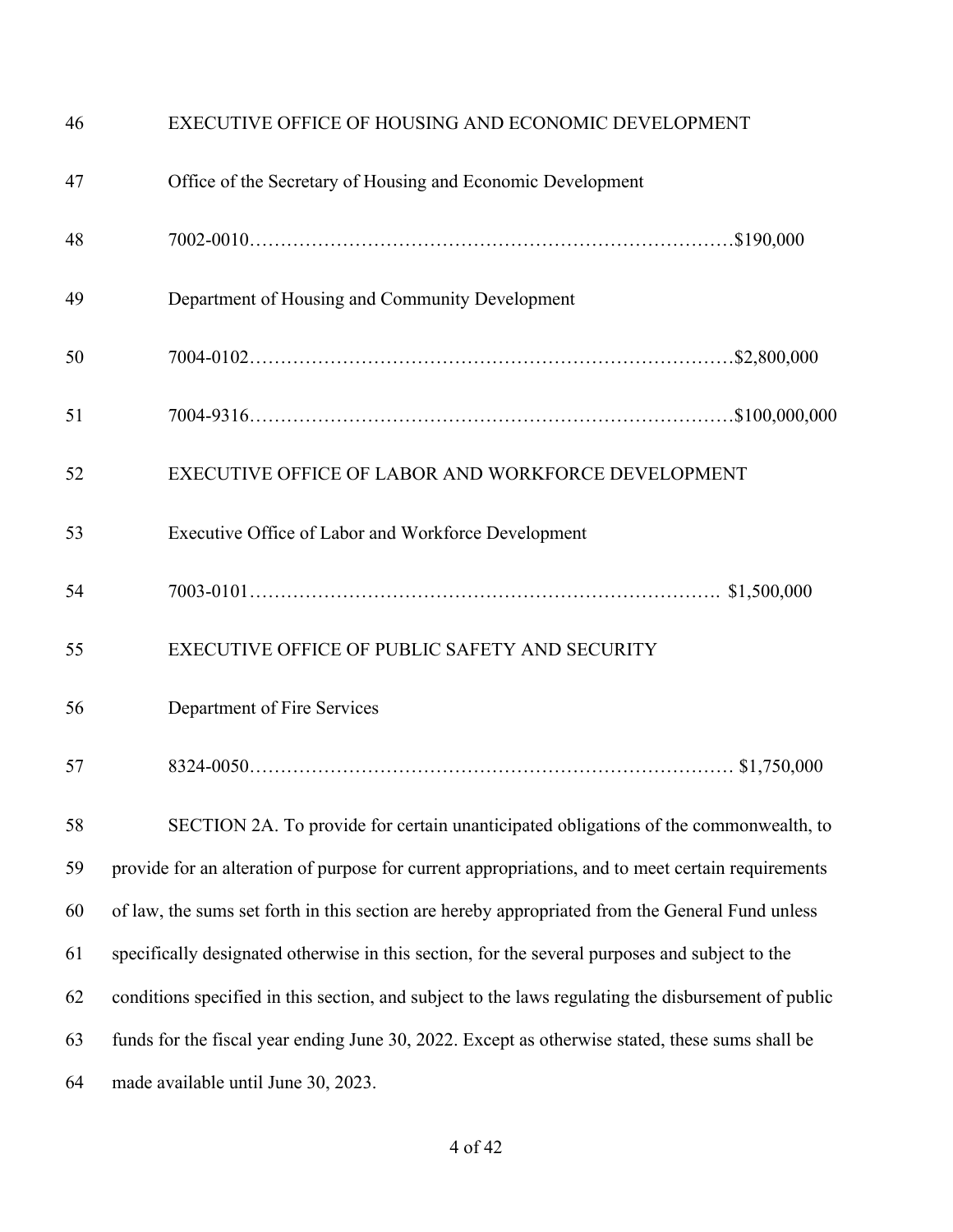#### EXECUTIVE OFFICE FOR ADMINISTRATION AND FINANCE

Reserves

 1599-0766 For grants to Massachusetts approved special education schools to address the impacts of 2019 novel coronavirus and subsequent variants…………………\$140,000,000

 1599-0793 For a reserve to support the commonwealth's continuing testing, treatment, vaccination, public awareness, prevention and public health response efforts for 2019 novel coronavirus and subsequent variants; provided, that the secretary of administration and finance may transfer from this item to state agencies as defined in section 1 of chapter 29 of the General Laws; provided further, that not less than \$433,000,000 shall be expended for testing including, but not limited to, rapid tests, tests for schools and school-aged children, surveillance testing in congregate care settings and public testing efforts, including the cost of digital at- home, point-of-care testing with a telehealth proctor to enable reliable public health reporting and enable results from such at-home tests to be useful for treatment options; provided further, that not less than \$72,000,000 shall be expended for treatment including, but not limited to, monoclonal antibodies; provided further, that not less than \$45,500,000 shall be expended for vaccination efforts including, but not limited to, vaccination sites, clinics and testing infrastructure; provided further, that not less than \$125,000,000 shall be expended to support the workforce involved in 2019 novel coronavirus-related response efforts including, but not limited to, temporary staffing and nursing rapid response teams; provided further, that if a direct funding source is more appropriate for spending authorized in this item, the secretary of administration and finance may spend from the other direct funding source and reduce spending from this item accordingly; provided further, that if the secretary of administration and finance, in consultation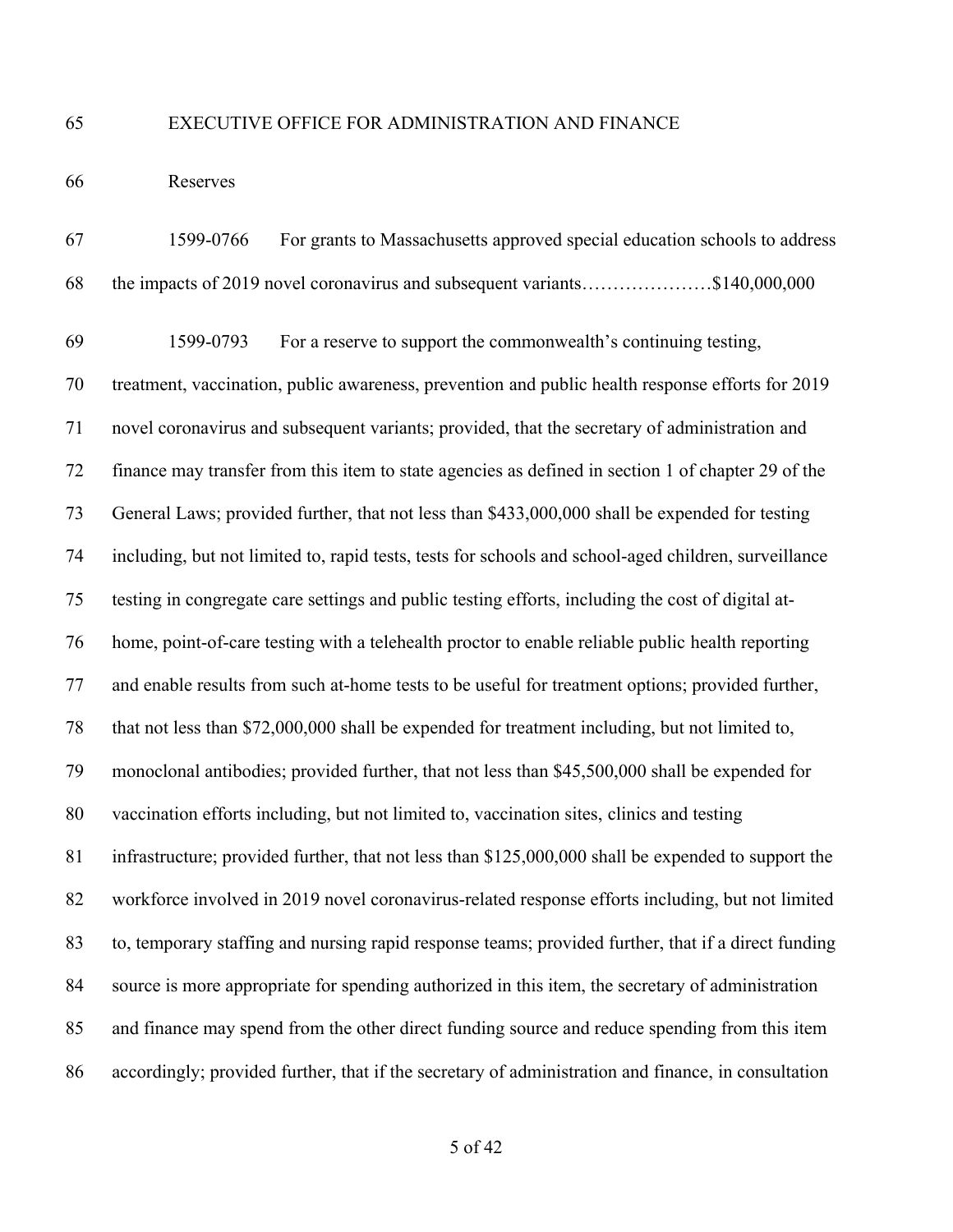with the secretary of health and human services, determines that the actual need for a particular purpose is less than is authorized to be spent in this item for that purpose, the secretary of administration and finance may reduce spending accordingly; provided further, that the secretary of administration and finance shall notify the house and senate committees on ways and means not less than 7 days prior to reducing or increasing spending for a particular purpose authorized in this item; provided further, that the administration shall pursue the highest allowable rate of federal reimbursement for all eligible expenditures from this item; provided further, that the executive office for administration and finance, in consultation with the department of elementary and secondary education, the department of early education and care and the executive office of health and human services, shall make available on a public website: (i) the total number of tests purchased and distributed; (ii) the total number of tests in reserve; (iii) the number of vaccinations and the location of vaccination sites funded through this item; (iv) the number of support staff funded through this item, locations to which support staff were deployed, and the purpose for their deployment; and (v) any additional expenditures made from this item; provided further, that said website shall be updated quarterly; and provided further, that funds shall be prioritized for communities disproportionally impacted by the 2019 novel coronavirus pandemic……………………………………………………………..\$700,000,000

 1599-4448 For a reserve for collective bargaining and related labor costs; provided, that funds shall be used for fiscal years 2020, 2021 and 2022 costs of contracts once validated pursuant to section 7 of chapter 150 of the General Laws; provided further, that funds may be used for non-union pay increases; and provided further, that the secretary of administration and finance may authorize the transfer of funds from this account to other accounts to meet the projected costs……………………………………………………………………….\$117,626,301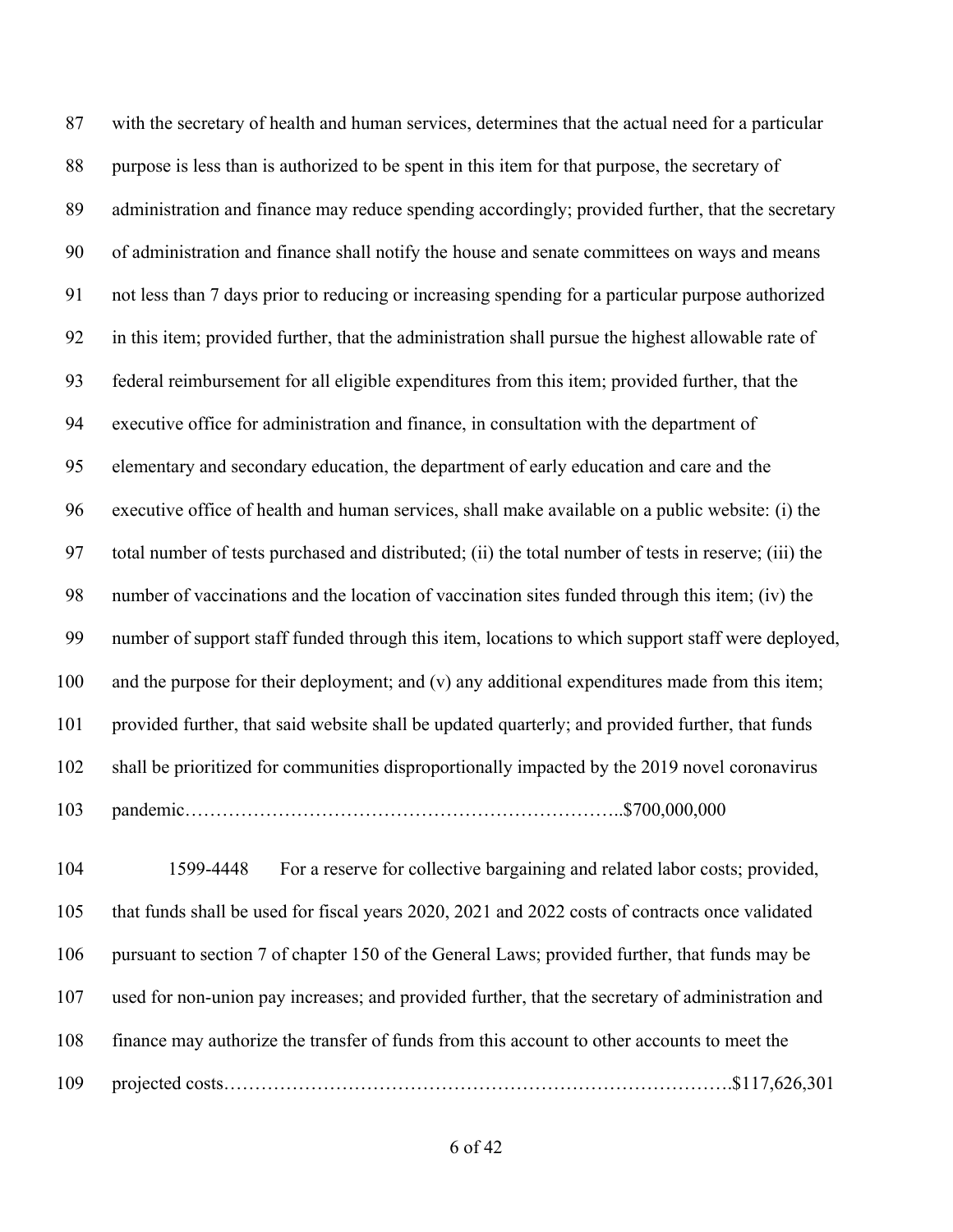### EXECUTIVE OFFICE OF HOUSING AND ECONOMIC DEVELOPMENT

## Department of Housing and Community Development

 7004-1000 For the federal Low Income Home Energy Assistance Program under 42 U.S.C. 8621 et seq., to assist eligible low-income elders, working families and other households with assistance paying a portion of winter heating bills; provided, that the department of housing and community development shall establish the maximum assistance for which a household shall be eligible; and provided further, that any unexpended funds in this item shall revert to the General Fund on June 30, 2022 ...............\$20,000,000

 SECTION 2B. To provide for supplementing certain intragovernmental chargeback authorizations in the general appropriation act and other appropriation acts for fiscal year 2022, to provide for certain unanticipated intragovernmental chargeback authorizations, to provide for an alteration of purpose for current intragovernmental chargeback authorizations and to meet certain requirements of law, the sum set forth in this section is hereby authorized from the Intragovernmental Service Fund for the several purposes specified in this section or in the appropriation acts and subject to the provisions of law regulating the disbursement of public funds for the fiscal year ending June 30, 2022. This sum shall be in addition to any amounts previously authorized and made available for the purposes of this item.

## EXECUTIVE OFFICE OF HEALTH AND HUMAN SERVICES

Office of the Secretary of Health and Human Services

4000-1701……………………………………………………………\$20,000,000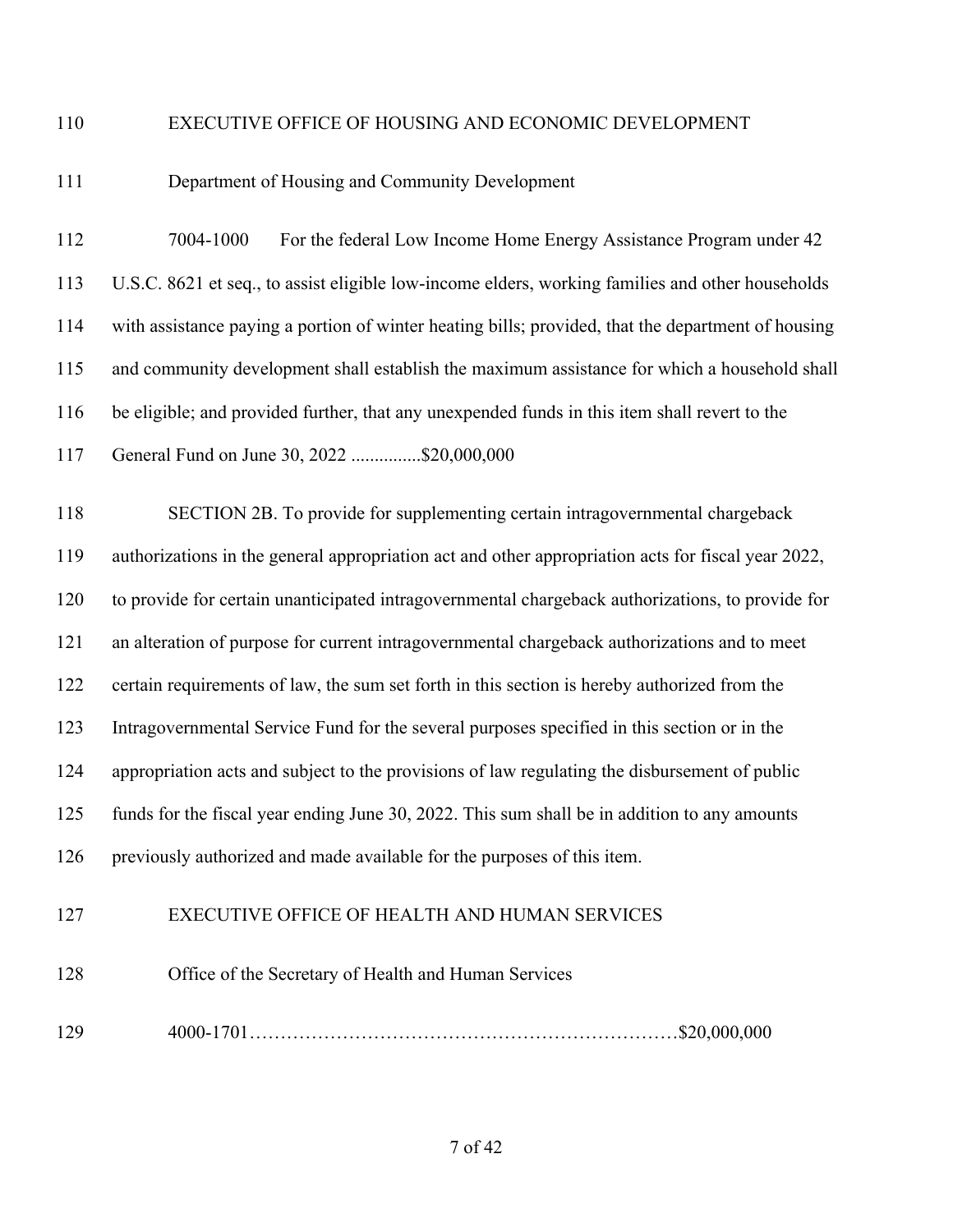SECTION 2E. The sums set forth in this section are hereby appropriated for transfer from the General Fund to the trust funds named within each item unless specifically designated otherwise in this section, for the purposes and subject to the conditions specified in this section and subject to the laws regulating the disbursement of public funds for the fiscal year ending 134 June 30, 2022. Any transfers under this section shall be made by the comptroller not later than June 30, 2022.

TRANSPORTATION

Massachusetts Department of Transportation

 1595-6380 For an operating transfer to the Massachusetts Transportation Trust Fund established in section 4 of chapter 6C of the General Laws for grants to municipalities for a winter recovery assistance program; provided, that funds may be expended for transportation projects including, but not limited to: (i) the rehabilitation, reconstruction, resurfacing or preservation of roadways and appurtenances; (ii) the repair or replacement of traffic control devices, signage, guardrails and storm grates; or (iii) road striping or painting; provided further, that funds shall be distributed using a formula based on each municipality's share of road mileage; and provided further, that not later than December 30, 2022, the Massachusetts Department of Transportation shall submit a report to the house and senate committees on ways and means and the joint committee on transportation that shall include, but not be limited to: (a) the methodology used to distribute funds from this item; (b) a list of all municipalities that received funding for projects through these grants; (c) the amount of grant funds awarded to each municipality; and (d) a description of the projects implemented in each municipality ………………………………………………………………….\$100,000,000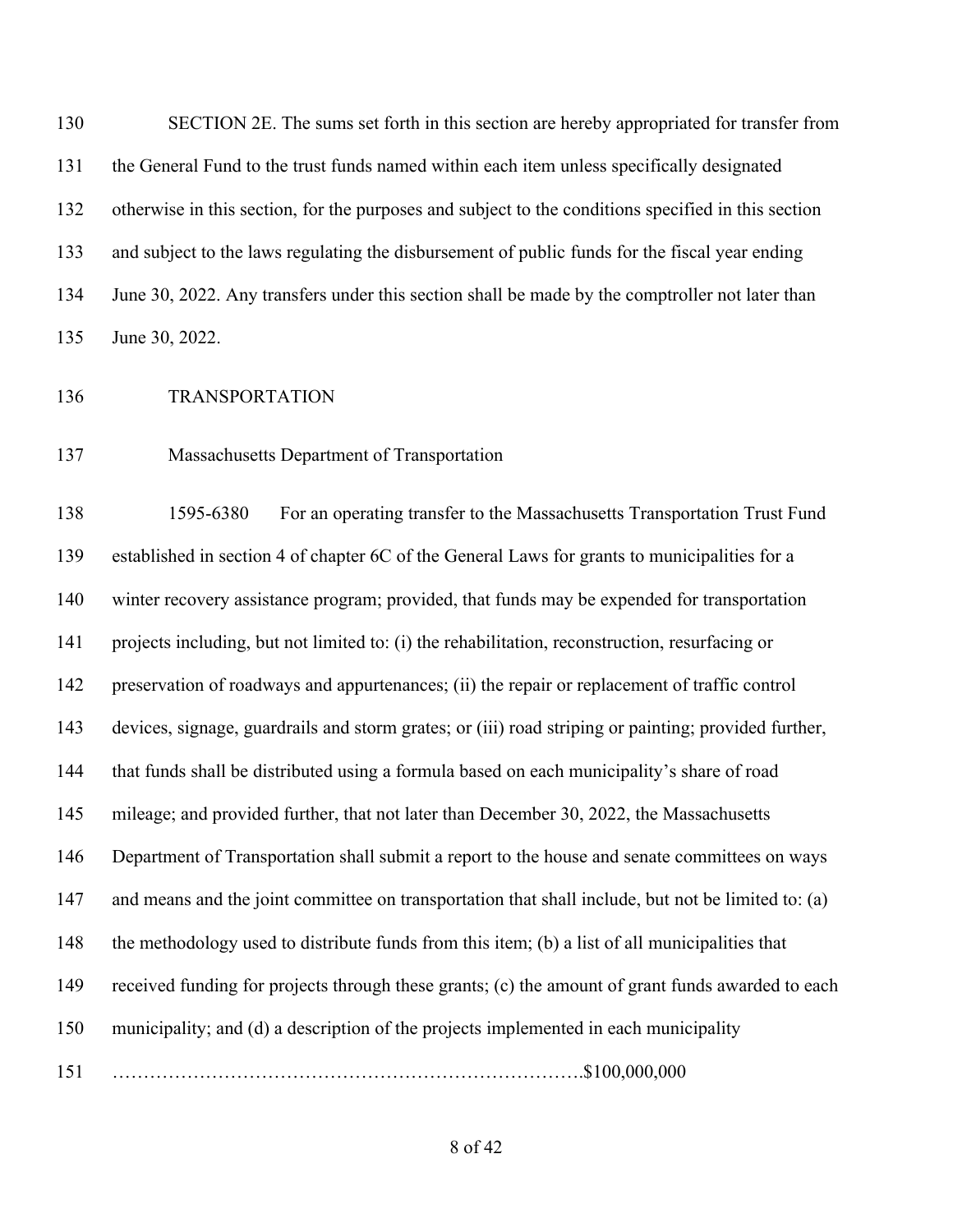Commonwealth Transportation Fund………100%

| 153 | SECTION 3. Subsection (b) of section 7 of chapter 23H of the General Laws, as                      |
|-----|----------------------------------------------------------------------------------------------------|
| 154 | appearing in the 2020 Official Edition, is hereby amended by inserting after the word "designee",  |
| 155 | in line 7, the following words:-; the commissioner of the Massachusetts commission for the         |
| 156 | blind or the Massachusetts rehabilitation commission or a designee.                                |
| 157 | SECTION 4. Said subsection (b) of said section 7 of said chapter 23H, as so appearing, is          |
| 158 | hereby further amended by striking out, in line 11, the figure "17" and inserting in place thereof |
| 159 | the following figure:-18.                                                                          |
| 160 | SECTION 5. Said section 7 of said chapter 23H, as so appearing, is hereby further                  |
| 161 | amended by striking out subsection (g) and inserting in place thereof the following subsection:-   |
| 162 | (g) The members of the board shall serve at the pleasure of the governor and shall serve           |
| 163 | without compensation. The terms of the appointed members shall expire as designated by the         |
| 164 | governor at the time of appointment, but shall not exceed 2 years.                                 |
| 165 | SECTION 6. Chapter 29 of the General Laws is hereby amended by inserting after                     |
| 166 | 2QQQQQ, as inserted by section 17 of chapter 24 of the acts of 2021, the following 2 sections:-    |
| 167 | Section 2RRRRR. There is hereby established and set up on the books of the                         |
| 168 | commonwealth a separate, non-budgeted special revenue fund to be known as the Massachusetts        |
| 169 | Rehabilitation Commission Vocational Rehabilitation Reimbursement Fund. The commissioner           |
| 170 | of the Massachusetts rehabilitation commission shall be the administrator of the fund.             |
| 171 | The fund shall be credited with: (i) all payments received from the federal government             |
| 172 | and allocated to the Massachusetts rehabilitation commission under the Social Security             |

## of 42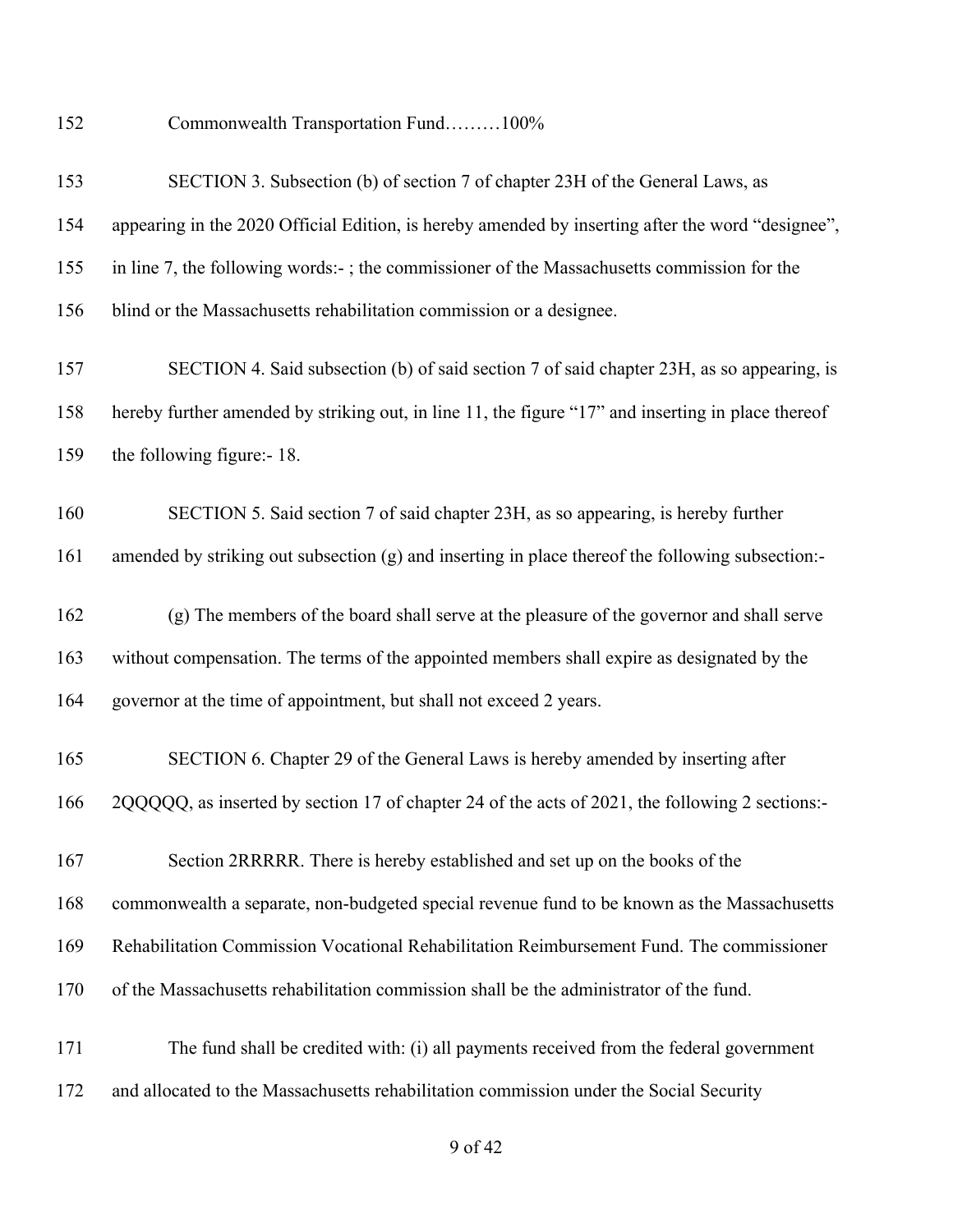Administration Vocational Rehabilitation Cost Reimbursement Program, 29 U.S.C. 728; (ii) reimbursement received by the commission for successful employment outcomes of participants in the program; and (iii) any interest received thereon. Amounts credited to the fund shall be spent, without further appropriation, for the vocational rehabilitation program administered by the commission as described in sections 74 through 80, inclusive, of chapter 6. Expenditures 178 from the fund shall be made consistent with federal requirements for administering the vocational rehabilitation program; provided, that no funds shall be deducted for pensions, group health or life insurance or any other indirect costs of federally-reimbursed state employees. Monies remaining in the fund at the end of a fiscal year shall remain available for expenditure in subsequent fiscal years. No expenditure made from the fund shall cause the fund to be in deficit at any point. The commission shall report the amount remaining in the fund at the end of each fiscal year to the house and senate committees on ways and means. Section 2SSSSS. There is hereby established and set up on the books of the commonwealth a separate, non-budgeted special revenue fund to be known as the Massachusetts Commission for the Blind Vocational Rehabilitation Reimbursement Fund. The commissioner of the Massachusetts commission for the blind shall be the administrator of the fund. The fund shall be credited with: (i) all payments received from the federal government and allocated to the Massachusetts commission for the blind under the Social Security Administration Vocational Rehabilitation Cost Reimbursement Program, 29 U.S.C. 728; (ii) reimbursement received by the commission for successful employment outcomes of participants in the program; and (iii) any interest received thereon. Amounts credited to the fund shall be spent, without further appropriation, for the vocational rehabilitation program administered by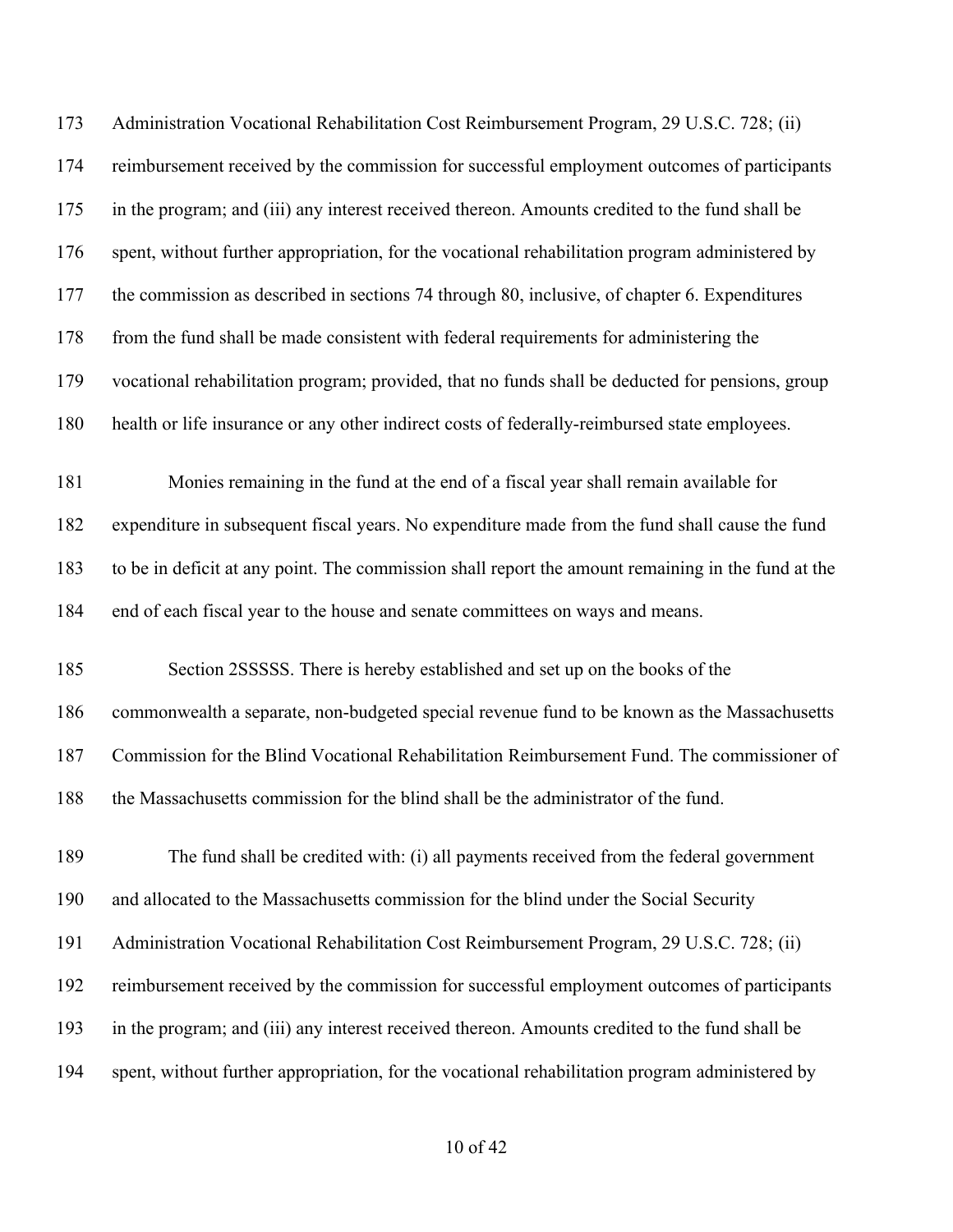the commission as described in section 129 of chapter 6. Expenditures from the fund shall be made consistent with federal requirements for administering the vocational rehabilitation program; provided, that no funds shall be deducted for pensions, group health or life insurance or any other indirect costs of federally-reimbursed state employees.

 Monies remaining in the fund at the end of a fiscal year shall remain available for expenditure in subsequent fiscal years. No expenditure made from the fund shall cause the fund to be in deficit at any point. The commission shall report the amount remaining in the fund at the end of each fiscal year to the house and senate committees on ways and means.

 SECTION 7. Chapter 69 of the General Laws is hereby amended by striking out section 30 and inserting in place thereof the following section:-

 Section 30. (a) Any person or entity, regardless of its anticipated corporate form, which seeks to incorporate, register or operate as a college, junior college, university or other post- secondary educational institution with the power to grant degrees, and any person or entity, regardless of its corporate form, that seeks to amend the charter of an existing entity, which will give it such power to grant degrees, or which will change its name to include the term "college", "junior college" or "university" shall make application to, and receive approval from, the board of higher education by submitting to the board articles of incorporation, articles of amendment, certificate of organization or foreign corporation certificate of registration, in draft form, along with an application and supporting materials as required by the board. The board shall immediately make an investigation as to the applicants for incorporation of such an institution and as to the purposes thereof and any other material facts relative thereto. The board may approve such application for a junior college, the name of which does not include the word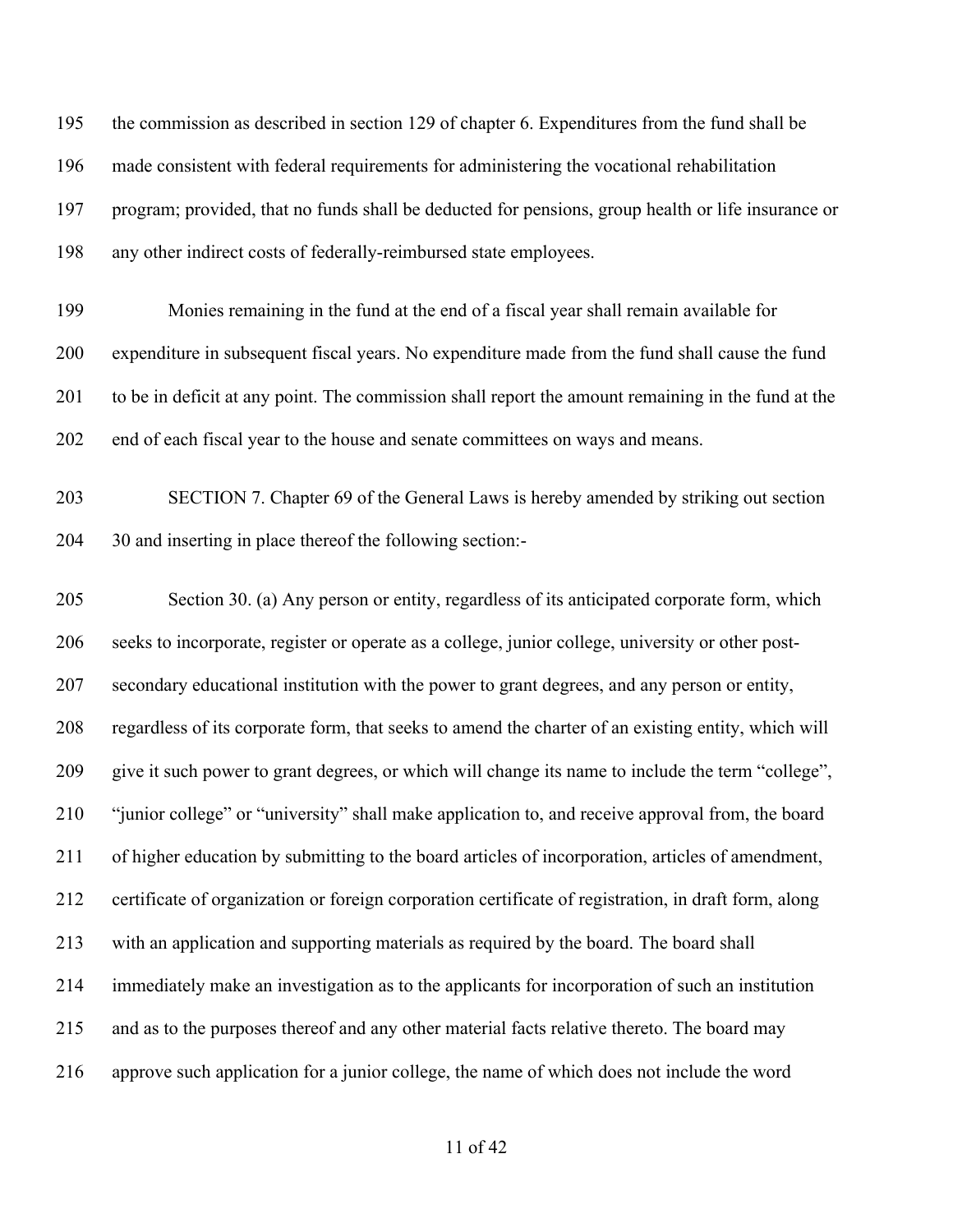"junior"; provided, that the charter of such educational institution shall require that such name when used on its official documents and publications be accompanied by a descriptive phrase which in the judgment of the board shall effectively distinguish the institution from a senior college. In the case of a proposed amendment to the charter of an existing educational institution which shall give it power to grant degrees, or change its name as aforesaid, the board shall make an investigation of the institution, its faculty, equipment, courses of study, financial organization, leadership and other material facts relative thereto. The board shall establish a policy providing for public notice and the opportunity for public comment on such certificates or articles 225 submitted to it pursuant to this section, where appropriate. The board, after making its investigation and subject to section 31, shall make a determination approving or disapproving the application submitted to it and shall report its findings to the applicant. After approval by the board, the applicant shall file final articles of incorporation, articles of amendment, certificate of organization or foreign corporate certificate of registration with the state secretary along with the approval letter from the board. The board shall inform the applicant of the reasons for its disapproval of any application it disapproves pursuant to this section.

- (b) If an application is not approved, the applicant may appeal to the superior court, which shall hear the case and determine whether the application shall be approved.
- (c) For the purpose of determining evidence of improvement and growth, the board of higher education, through its agents, shall make periodic inspections of every such educational institution within the 12 years following the board's approval of an institution's application submitted pursuant to this section.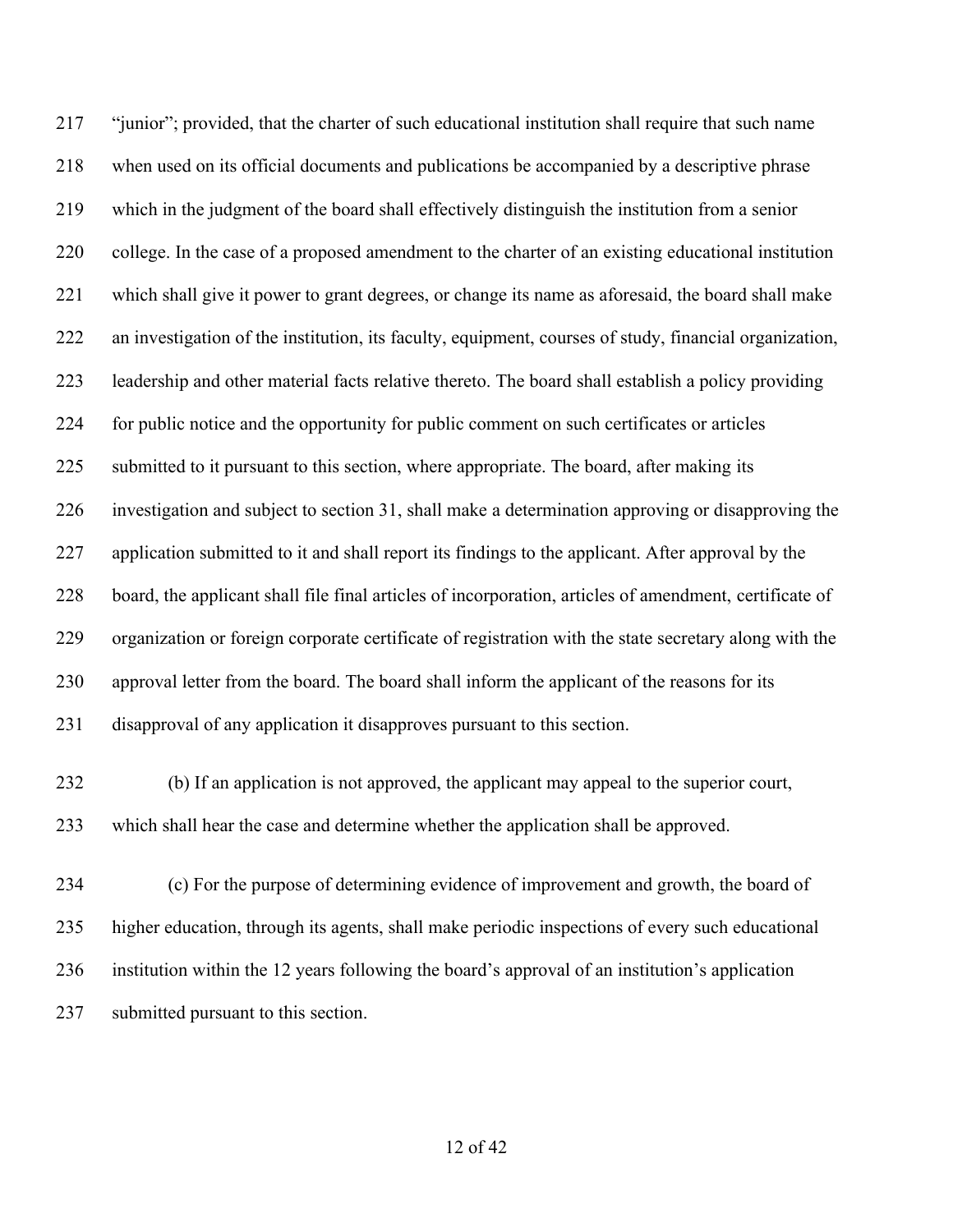| 238 | SECTION 8. Chapter 75 of the General Laws, is hereby amended by striking out section              |
|-----|---------------------------------------------------------------------------------------------------|
| 239 | 45, as appearing in section 35 of chapter 102 of the acts of 2021, and inserting in place thereof |
| 240 | the following section:-                                                                           |
| 241 | Section 45. There shall be within the McCormack graduate school of policy and global              |
| 242 | studies at the University of Massachusetts, the Edward J. Collins, Jr. center for public          |
| 243 | management. The center shall seek to improve efficiency, effectiveness, governance,               |
| 244 | responsiveness and accountability at all levels of government, with a particular focus on local   |
| 245 | and state government. The center shall:                                                           |
| 246 | (1) provide high-quality, pragmatic, agile and affordable fee-for-service technical               |
| 247 | assistance and consulting on public management issues to public entities;                         |
| 248 | (2) offer practical, low-cost and customized public management training, education and            |
| 249 | professional development to public officials and aspiring public officials;                       |
| 250 | (3) collaborate with faculty and practitioners on research and initiatives that drive change      |
| 251 | in public management practices and help remove barriers for improving public management;          |
| 252 | (4) create publicly-available resources to support public officials; and                          |
| 253 | (5) integrate public management practitioners with students and faculty at the University         |
| 254 | of Massachusetts at Boston and throughout the University of Massachusetts system in formal and    |
| 255 | informal ways that strengthen public entities, the center, the University and the world at large. |
| 256 | SECTION 9. The sixth paragraph of section 25A of chapter 111 of the General Laws, as              |
| 257 | appearing in the 2020 Official Edition, is hereby amended by adding the following sentence:-      |
| 258 | The department may enter into agreements with the federal Food and Drug Administration            |
|     |                                                                                                   |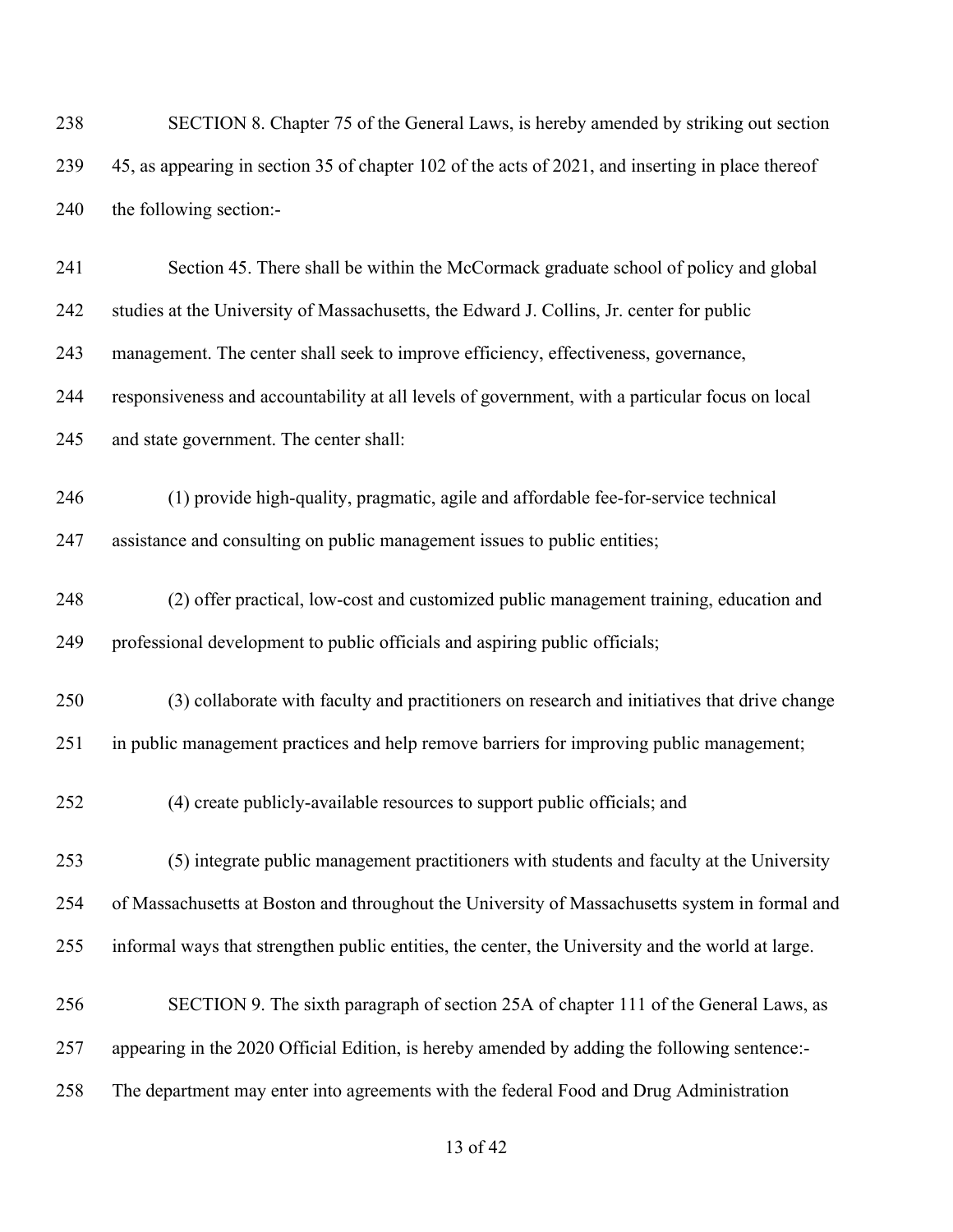pursuant to 21 C.F.R. 20.88 for the purpose of receiving records and information; provided, that any information received pursuant to such agreements shall be exempt from disclosure as a 261 public record as required pursuant to 21 C.F.R. 20.88.

 SECTION 10. Section 42 of chapter 132 of the General Laws, as so appearing, is hereby amended by striking out, in lines 3 and 4 and lines 8 and 9, the words "by certified mail or hand deliver", and inserting in place thereof, in each instance, the following words:- in accordance with guidelines posted by the department.

 SECTION 11. Section 181 of chapter 25 of the acts of 2009 is hereby amended by striking out the words "1 year" and inserting in place thereof the following words:- 6 months.

 SECTION 12. Item 2000-7081 of section 2A of chapter 209 of the acts of 2018 is hereby amended by striking out the words "cities and towns" and inserting in place thereof the following words:- the commonwealth's political subdivisions, including, but not limited to, cities, towns, counties and districts, and federal and state recognized tribes, or any authority, commission, board or instrumentality of the foregoing,.

 SECTION 13. Said item 2000-7081 of said section 2A of said chapter 209 is hereby further amended by striking out the words "all the members of the city council in a city having a Plan D or Plan E charter, the vote of the city council in a city not having such a charter, subject to the charter of such a city, and the majority vote of the selectboard in a town" and inserting in place thereof the following words:- the grantee's legislative body or board of directors or equivalent.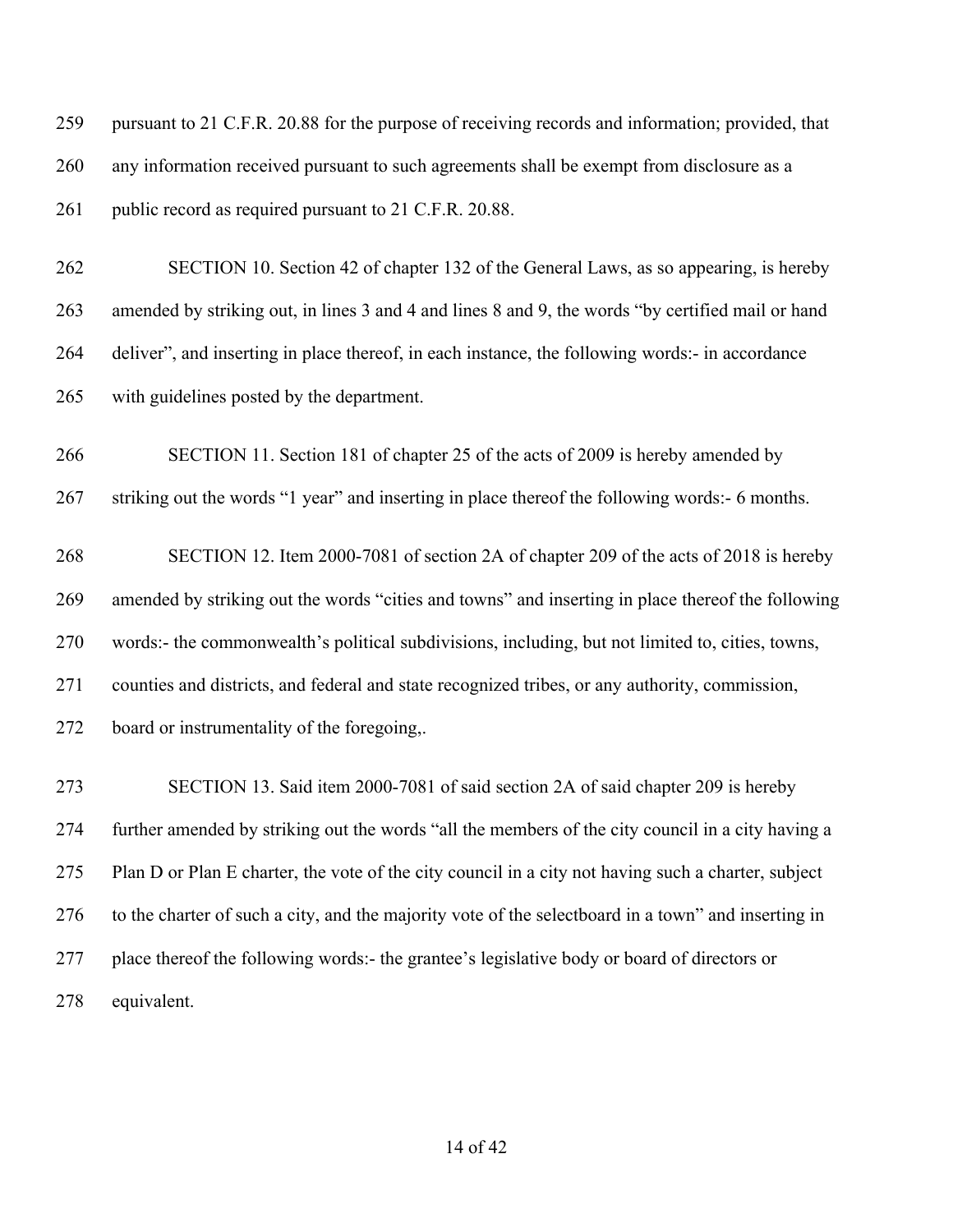| 279 | SECTION 14. Section 102 of chapter 41 of the acts of 2019 is hereby amended by                     |
|-----|----------------------------------------------------------------------------------------------------|
| 280 | striking out the words "April 1, 2022", inserted by section 29 of chapter 29 of the acts of 2021,  |
| 281 | and inserting in place thereof the following words:- July 1, 2022.                                 |
| 282 | SECTION 15. Section 13 of chapter 53 of the acts of 2020, as amended by sections 1 and             |
| 283 | 2 of chapter 20 of the acts of 2021, is hereby further amended by striking out the words "May 1,   |
| 284 | 2022" and inserting in place thereof the following words:- April 1, 2023.                          |
| 285 | SECTION 16. Section 14 of chapter 92 of the acts of 2020 is hereby amended by striking             |
| 286 | out subsection (b) and inserting in place thereof the following subsection:-                       |
| 287 | (b) Notwithstanding section 38G of chapter 71 of the General Laws or any other general             |
| 288 | or special law to the contrary, in order to address disruptions caused by the outbreak of the 2019 |
| 289 | novel coronavirus and subsequent variants, also known as COVID-19, the commissioner of             |
| 290 | elementary and secondary education may issue emergency educator licenses to individuals upon       |
| 291 | application to the commissioner. The commissioner may issue emergency educator licenses for a      |
| 292 | period of 180 days after the termination of the May 28, 2021 declaration of a state of emergency   |
| 293 | pursuant to section 2A of chapter 17 of the General Laws. An emergency educator license shall      |
| 294 | be valid for 1 year and may be extended by the commissioner for up to 2 additional years if an     |
| 295 | individual is participating in a formal educator mentoring program and progressing towards         |
| 296 | completing a standard educator license, including by enrolling in an approved licensure program    |
| 297 | or coursework related to education, or such other actions as identified by the commissioner. The   |
| 298 | commissioner may suspend or revoke an emergency license for cause, pursuant to standards and       |
| 299 | procedures established by the board of elementary and secondary education.                         |

## of 42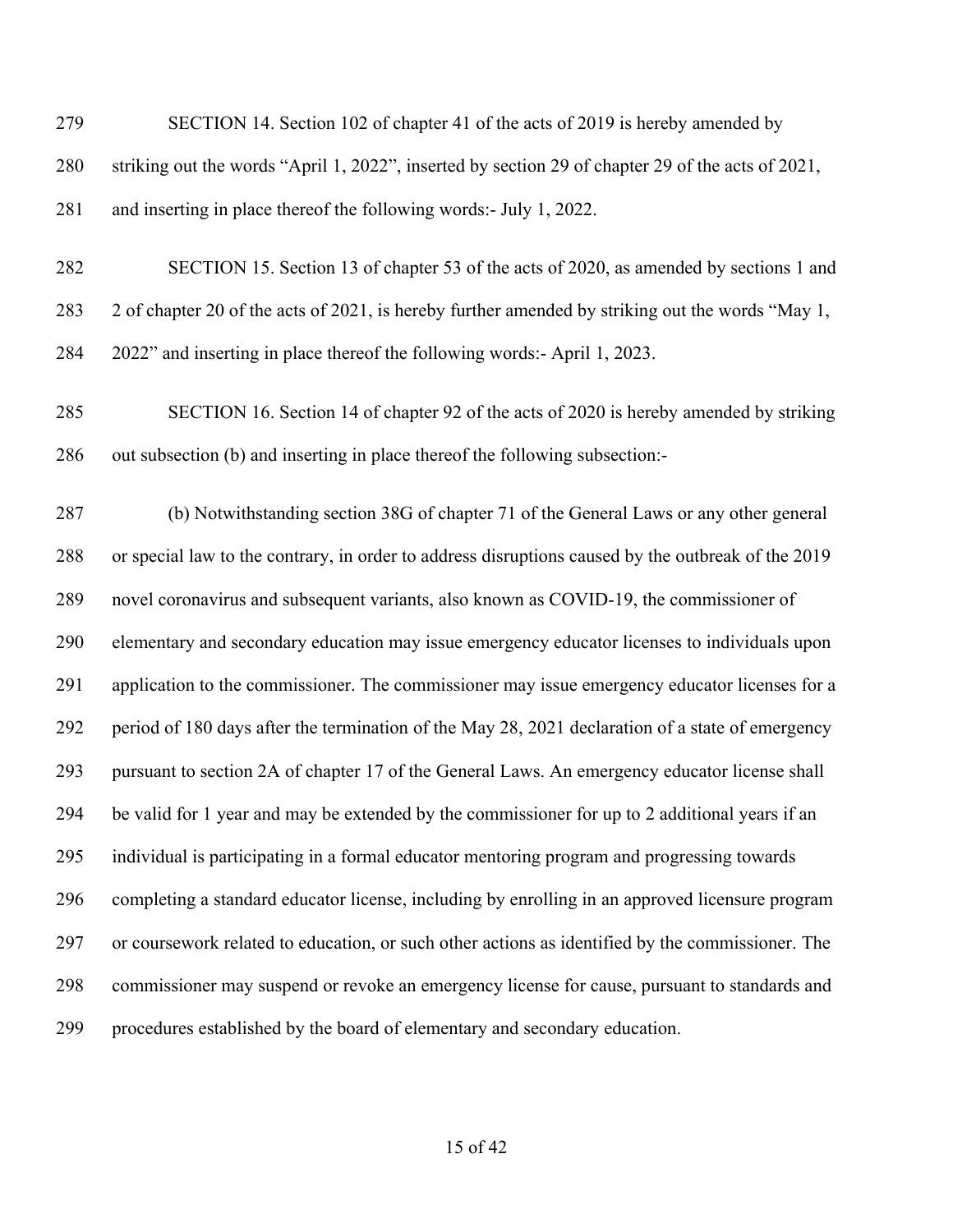SECTION 17. Subsection (c) of said section 14 of said chapter 92 is hereby amended by striking out the first sentence and inserting in place thereof the following sentence:- To be eligible to receive an emergency educator license, an individual shall meet the education requirements for an entry level license in the field sought and any additional requirements identified by the commissioner for specific licenses.

 SECTION 18. The first sentence of subsection (d) of said section 14 of said chapter 92 is hereby amended by striking out the words "by June 30, 2021", and inserting in place thereof the following words:- within 2 years of receiving an emergency license.

 SECTION 19. Subsection (b) of section 2 of chapter 118 of the acts of 2020, as amended by sections 10 and 11 of chapter 20 of the acts of 2021, is hereby further amended by striking out the words "May 1, 2022" and inserting in place thereof the following words:- April 1, 2023.

 SECTION 20. Section 93 of chapter 124 of the acts of 2020 is hereby amended by striking out the words "in direct response to the state of emergency declared by the governor on March 10, 2020" and inserting in place thereof the following words:- from the start of the state of emergency declared by the governor on March 10, 2020 and thereafter to support the commonwealth's ongoing response to the 2019 novel coronavirus and subsequent variants, also known as COVID-19.

 SECTION 21. Subsection (b) of section 2 of chapter 257 of the acts of 2020, as amended by section 16 of chapter 20 of the acts of 2021, is hereby further amended by striking out the words "during the COVID-19 emergency or until April 1, 2022, whichever is later" and inserting in place thereof the following words:- until March 31, 2023.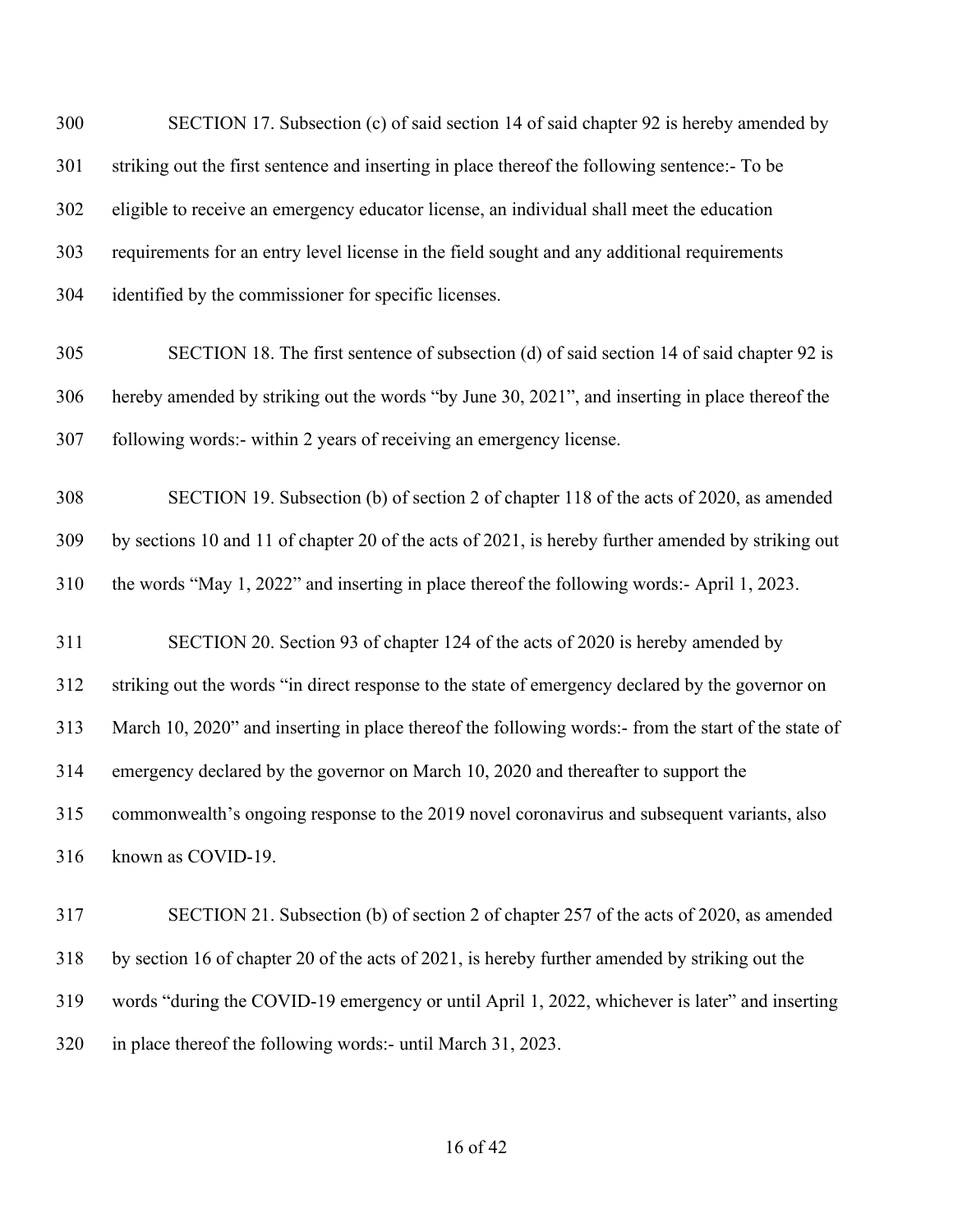SECTION 22. Said subsection (b) of said section 2 of said chapter 257, as so amended, is hereby further amended by adding the following sentence:- A court having jurisdiction over an action for summary process under said chapter 239, including the Boston municipal court, shall inform the parties of their protections and resources pursuant to this section.

 SECTION 23. Subsection (c) of said section 2 of said chapter 257, as so amended, is hereby further amended by striking out the words "during the COVID-19 emergency or until April 1, 2022, whichever is later" and inserting in place thereof the following words:- until March 31, 2023.

 SECTION 24. Section 3 of said chapter 257, as amended by section 17 of said chapter 20, is hereby further amended by striking out the words "during the COVID-19 emergency or until January 1, 2023, whichever is later" and inserting in place thereof the following words:- until March 31, 2023.

 SECTION 25. Said section 3 of said chapter 257, as so amended, is hereby further amended by adding the following paragraph:-

 Notwithstanding any general or special law to the contrary, in addition to the department's other monthly reporting requirements pursuant to this section, the department shall, until March 31, 2023, report quarterly to the joint committee on housing and the house and senate committees on ways and means detailing the activities of the governor's COVID-19 eviction diversion initiative from the prior quarter. The report shall include, but not be limited to: (i) the number of households approved or denied assistance, delineated by county; (ii) demographic data on the households that applied for assistance in each county including, but not limited to, gender, race and income; (iii) the mean and median number of months in arrears for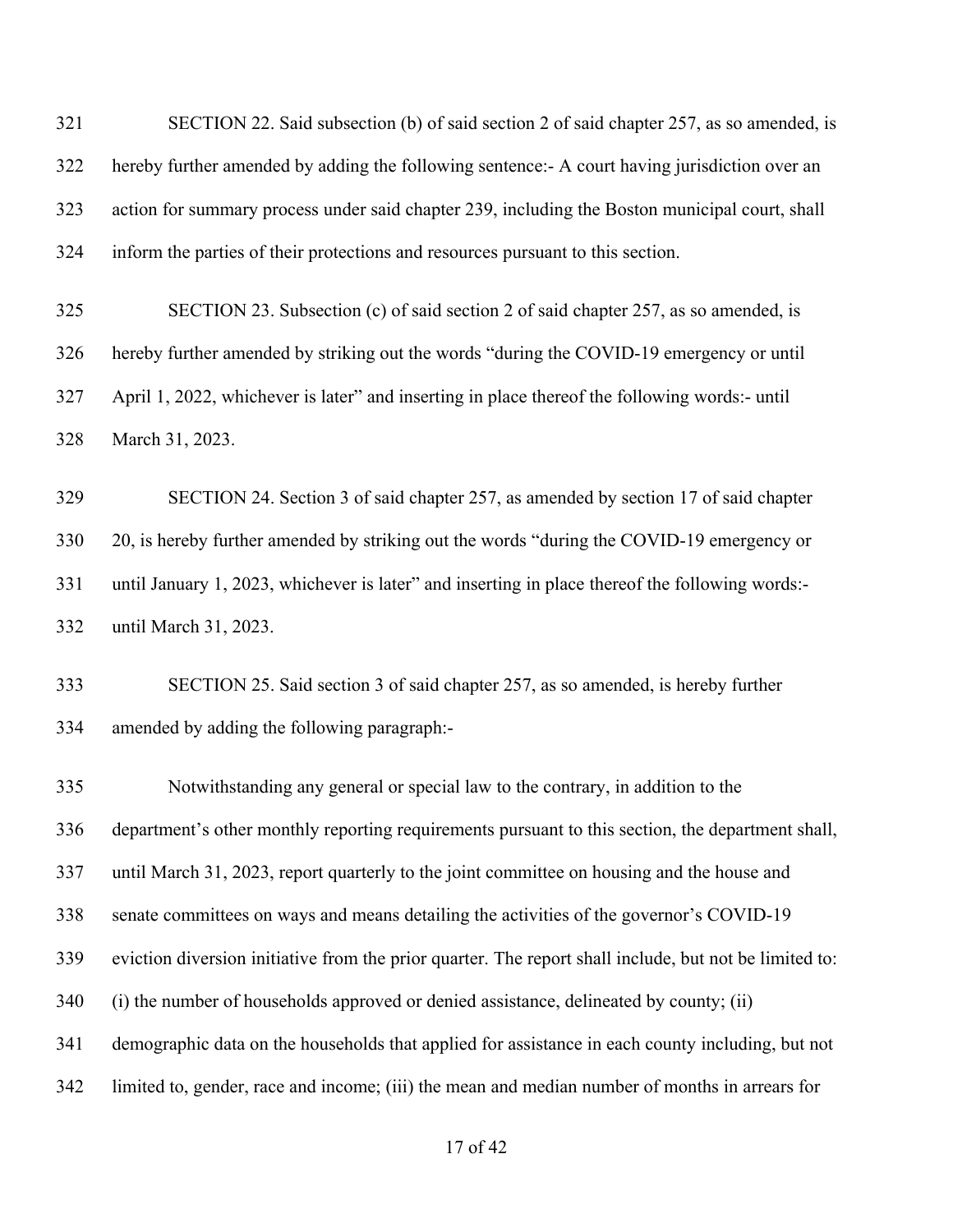households at the time of application; and (iv) the mean amount in arrears per household per month at the time of application.

 SECTION 26. Section 5 of chapter 345 of the acts of 2020 is hereby amended by striking out the words "December 31, 2021" and inserting in place thereof the following words:- December 31, 2022.

 SECTION 27. Section 19 of chapter 20 of the acts of 2021 is hereby amended by striking out the words "April 1, 2022", each time they appear, and inserting in place thereof, in each instance, the following words:- April 1, 2023.

 SECTION 28. Section 27 of said chapter 20 is hereby amended by striking out the words ", 22 and 25" and inserting in place thereof the following words:- and 22.

 SECTION 29. Said chapter 20 is hereby further amended by inserting after section 27 the following section:-

Section 27A. Section 25 is hereby repealed.

SECTION 30. Section 30 of said chapter 20 is hereby amended by striking out the words

"January 1, 2023" and inserting in place thereof the following words:- March 31, 2023.

- SECTION 31. Said chapter 20 is hereby further amended by inserting after section 31 the following section:-
- Section 31A. Section 27A shall take effect 180 days after the termination of the May 28,

2021 declaration of a state of emergency pursuant to section 2A of chapter 17 of the General

Laws.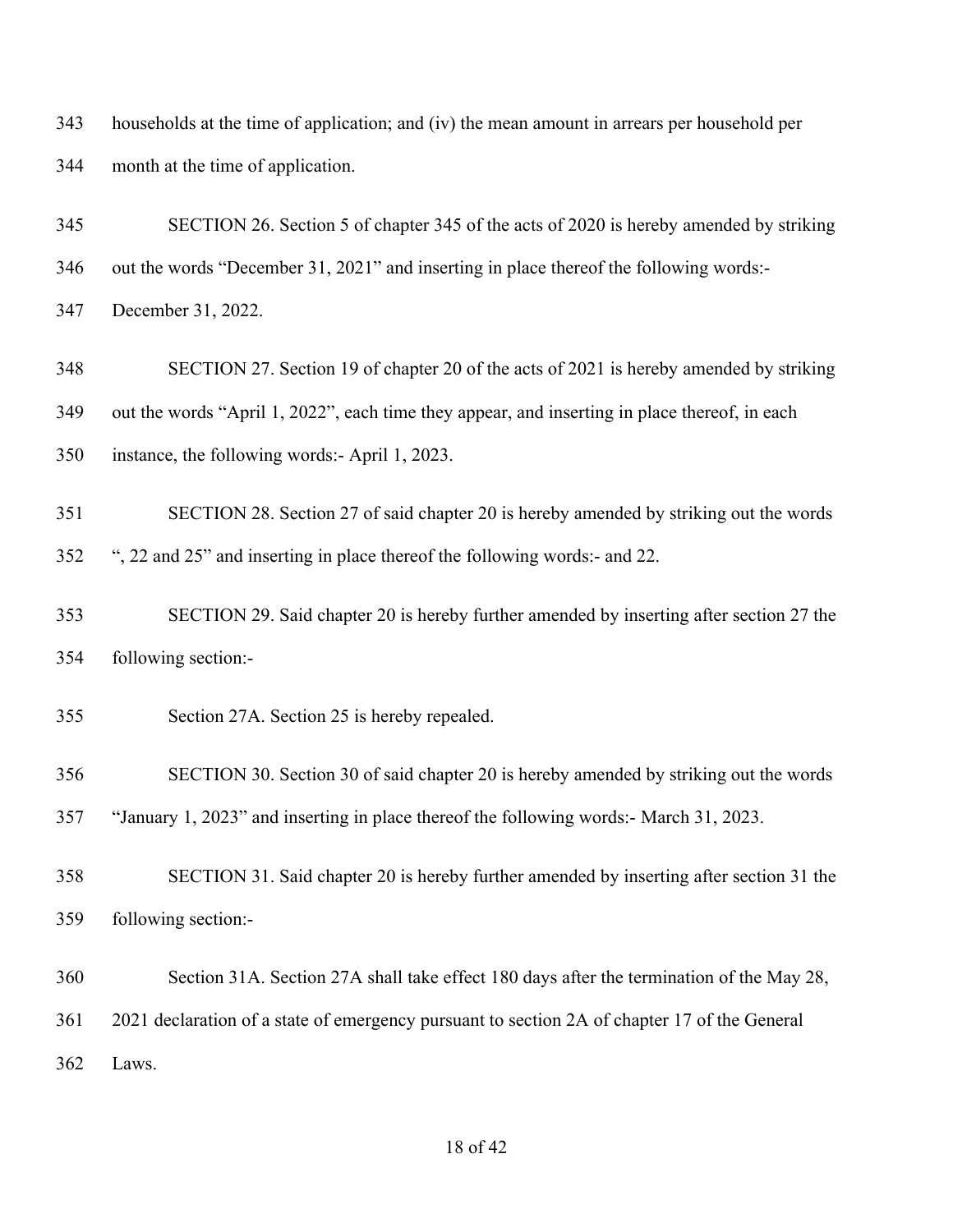SECTION 32. Item 1599-9817 of section 2 of chapter 24 of the acts of 2021, inserted by section 61 of chapter 102 of the acts of 2021, is hereby amended by striking out the words "Home and Community-Based Services Federal Investment Fund ...................................100%".

 SECTION 33. Item 1775-0700 of said section 2 of said chapter 24 is hereby amended by striking out the figure "\$60,000", both times it appears, and inserting in place thereof, in each instance, the following figure:- \$150,000.

 SECTION 34. Item 3000-3060 of said section 2 of said chapter 24 is hereby amended by inserting after the word "children", the third time it appears, the following words:- and, in fiscal years 2022 and 2023, in light of the economic impact of COVID-19, for families participating in education and training services funded by the Supplemental Nutrition Assistance Program.

 SECTION 35. Item 4003-0122 of said section 2 of said chapter 24, as amended by section 65 of chapter 102 of the acts of 2021, is hereby further amended by adding the following words:- ; provided further, that not less than \$10,000,000 shall be expended for resettlement agencies in the commonwealth set forth herein that contract with the United States Department of State to resettle refugees and immigrants for services for refugees and immigrants including, but not limited to, Ukrainian refugees and immigrants; provided further, that, at the discretion of the agency, up to 75 per cent of the funds may be expended on direct assistance to the refugees and immigrants including, but not limited to, securing immigration status in the United States, and 25 per cent of the funds may be expended to support the infrastructure of the resettlement agencies on a pro rata basis; and provided further, that any unexpended funds in this item shall not revert but shall be made available for the purposes of this item until June 30, 2023.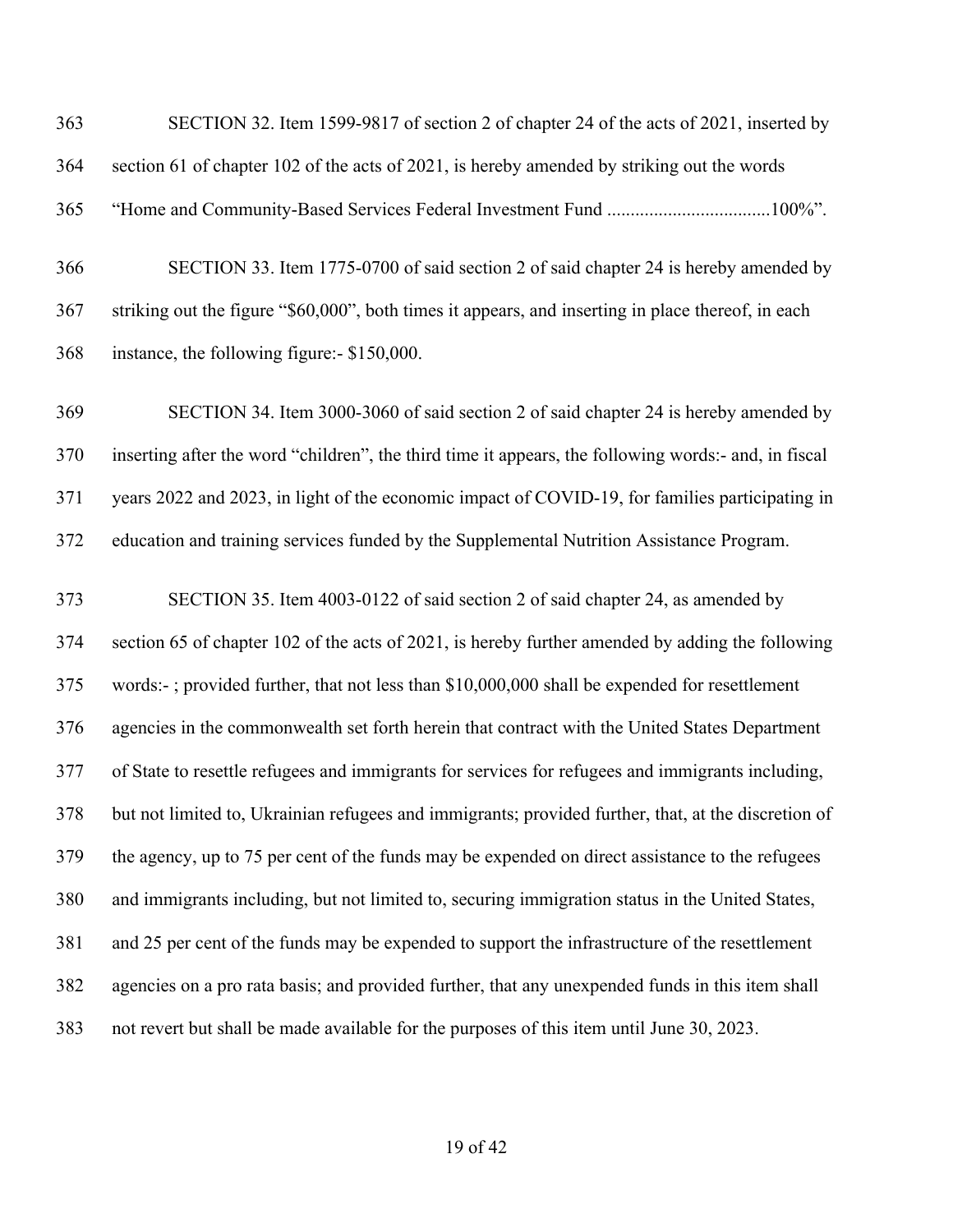SECTION 36. Item 4400-1020 of said section 2 of said chapter 24 is hereby amended by adding the following words:- ; and provided further, that funds in this item shall not revert but shall be made available for these purposes through June 30, 2023. SECTION 37. Item 4512-2020 of said section 2 of said chapter 24 is hereby amended by striking out the words "to employ 1 full-time mental health counselor within the police department of the city of Fitchburg" and inserting in place thereof the following words:- for training and equipment for the police department in the city of Fitchburg. SECTION 38. Item 4513-1020 of said section 2 of said chapter 24 is hereby amended by adding the following words; provided further, that not less than \$8,000,000 shall be expended from this item for early intervention staffing recovery payments to address the staffing crisis and restore early intervention staffing and service hours through hiring, rehiring and retention of clinical and support staff across the early intervention system; provided further, that such funds shall be used to support increased salaries, wages and benefits for early intervention clinicians and support staff; provided further, that such funds may be used to cover supervision, training, nonbillable time and other onboarding costs directly associated with the hiring of new early intervention clinicians and support staff; provided further, that such staffing recovery payments shall be distributed by the department as payment vouchers to all vendors of certified early intervention programs; provided further, that such payments shall be made on a proportional basis, calculated using the most recent early intervention child counts of the department; provided further, that such funds shall be distributed not later than May 1, 2022; and provided further, that not later than June 30, 2022, the department shall submit a report to the executive office for administration and finance and the house and senate committees on ways and means detailing the distribution of the staffing recovery payments.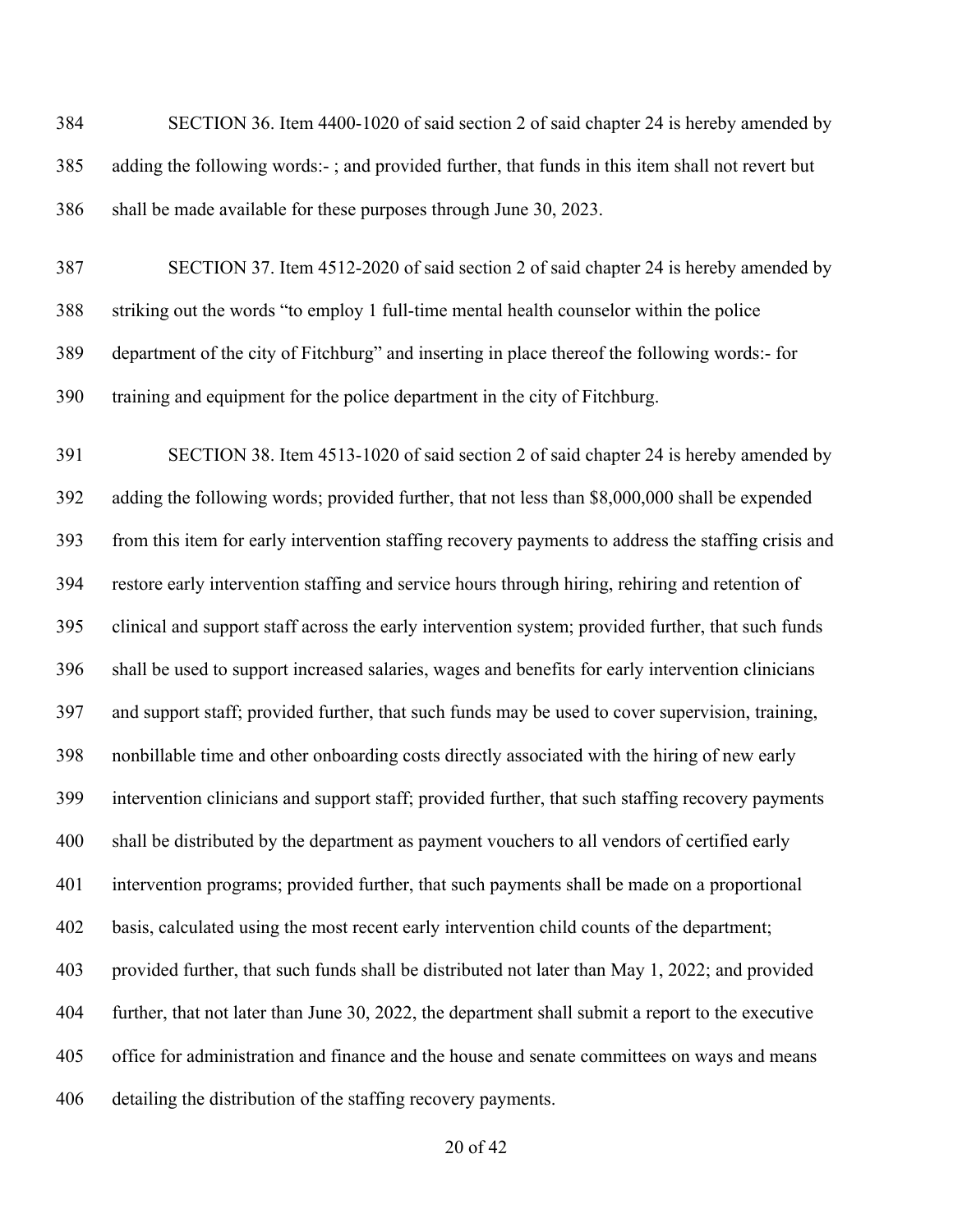SECTION 39. Item 4513-2020 of said section 2 of said chapter 24 is hereby amended by striking out the words "provided further, that the executive office shall promulgate regulations for the administration and enforcement of the loan repayment assistance program for child and adolescent psychiatrists under this item which shall include penalties and repayment procedures if a participating individual fails to comply with program requirements".

- SECTION 40. Item 7002-0036 of said section 2 of said chapter 24 is hereby amended by adding the following words:- ; and provided further, that the funds appropriated in this item shall not revert but shall be made available for these purposes through June 30, 2023.
- SECTION 41. Item 7002-2021 of said section 2 of said chapter 24 is hereby amended by adding the following words:- ; and provided further, that funds in this item shall not revert but shall be made available for these purposes through June 30, 2023.
- SECTION 42. Item 1595-1068 of section 2E of said chapter 24 is hereby amended by striking out the figure "\$437,750,000" and inserting in place thereof the following figure:- \$577,145,000.

 SECTION 43. Said item 1595-1068 of said section 2E of said chapter 24 is hereby further amended by striking out the figure "\$471,357,839" and inserting in place thereof the following figure:- \$719,521,170.

- SECTION 44. Subsection (c) of section 131 of said chapter 24 is hereby amended by striking out the words "March 31" and inserting in place thereof the following words:- April 30.
- SECTION 45. Item 1599-2026 of section 2A of chapter 102 of the acts of 2021 is hereby amended by striking out the words "provided further, that a portion of said funds shall be used to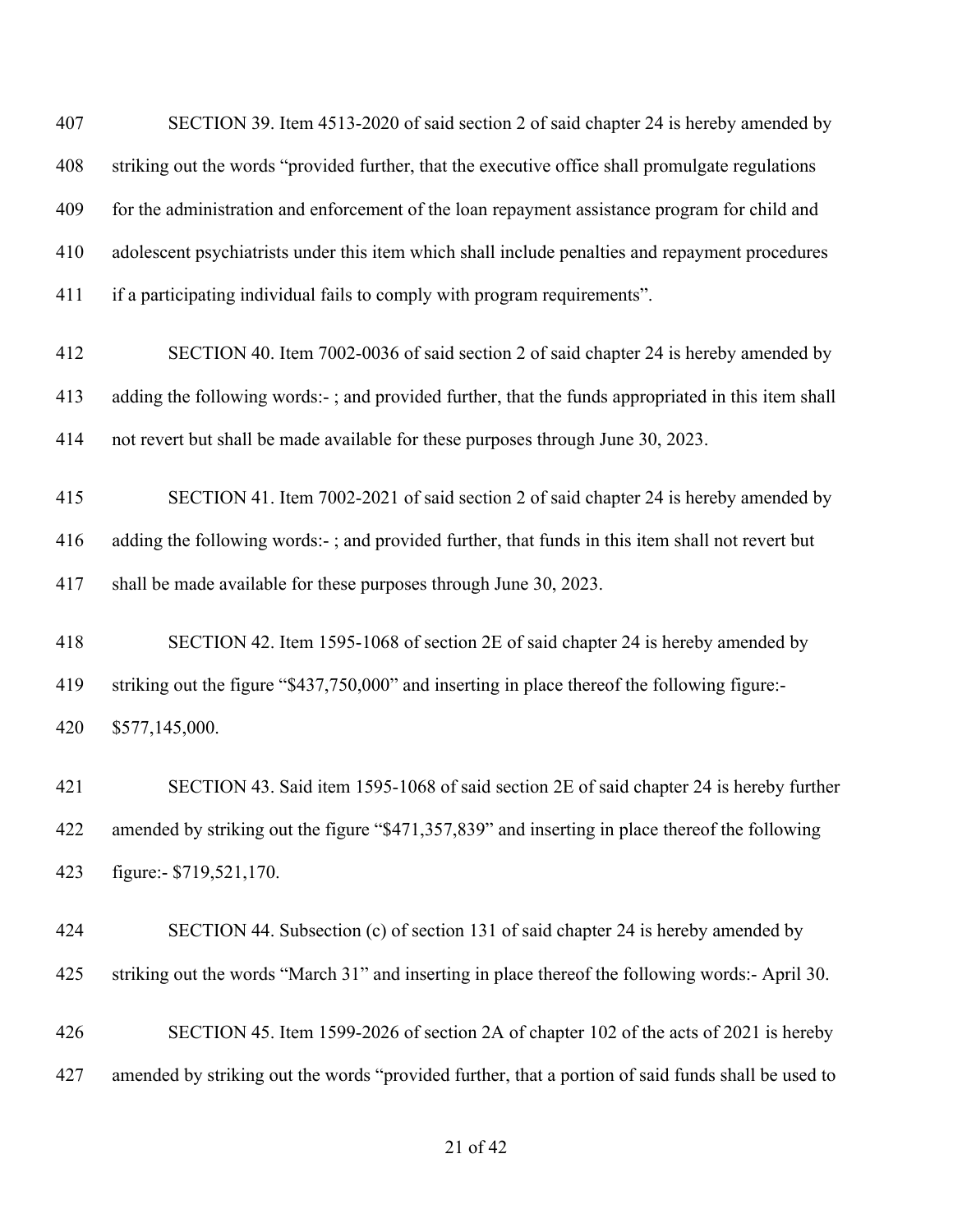reimburse providers for 1-time costs associated with opening new behavioral health and substance use disorder treatment beds in calendar year 2022 or 2023, which are not covered by other reimbursement or grant sources including the MassHealth behavioral health incentive grants for fiscal year 2021 and fiscal year 2022" and inserting in place thereof the following words:- provided further, that not less than \$12,000,000 shall be expended to the non-profit medical center established pursuant to chapter 147 of the acts of 1995 for 1-time costs associated with opening new behavioral health and substance use disorder treatment beds; provided further, that not less than \$12,000,000 shall be expended to the non-state, government public hospital system established pursuant to chapter 147 of the acts of 1996 for 1-time costs associated with opening new behavioral health beds.

 SECTION 46. Said item 1599-2026 of said section 2A of said chapter 102 is hereby further amended by striking out the figure "\$15,000,0000" and inserting in place thereof the following figure:- \$15,000,000.

 SECTION 47. Said item 1599-2026 of said section 2A of said chapter 102 is hereby further amended by striking out the figure "\$400,000,000" and inserting in place thereof the following figure:- \$424,000,000.

 SECTION 48. Item 1599-2049 of said section 2A of said chapter 102 is hereby amended by striking out the words "that the secretary of administration and finance shall transfer \$25,000,000 from this item to item 7002-0012" and inserting in place thereof the following words:- that not less than \$25,000,000 shall be expended.

 SECTION 49. Said item 1599-2049 of said section 2A of said chapter 102 is hereby further amended by striking out the words "transferred from this item to item 4000-0005" and

## of 42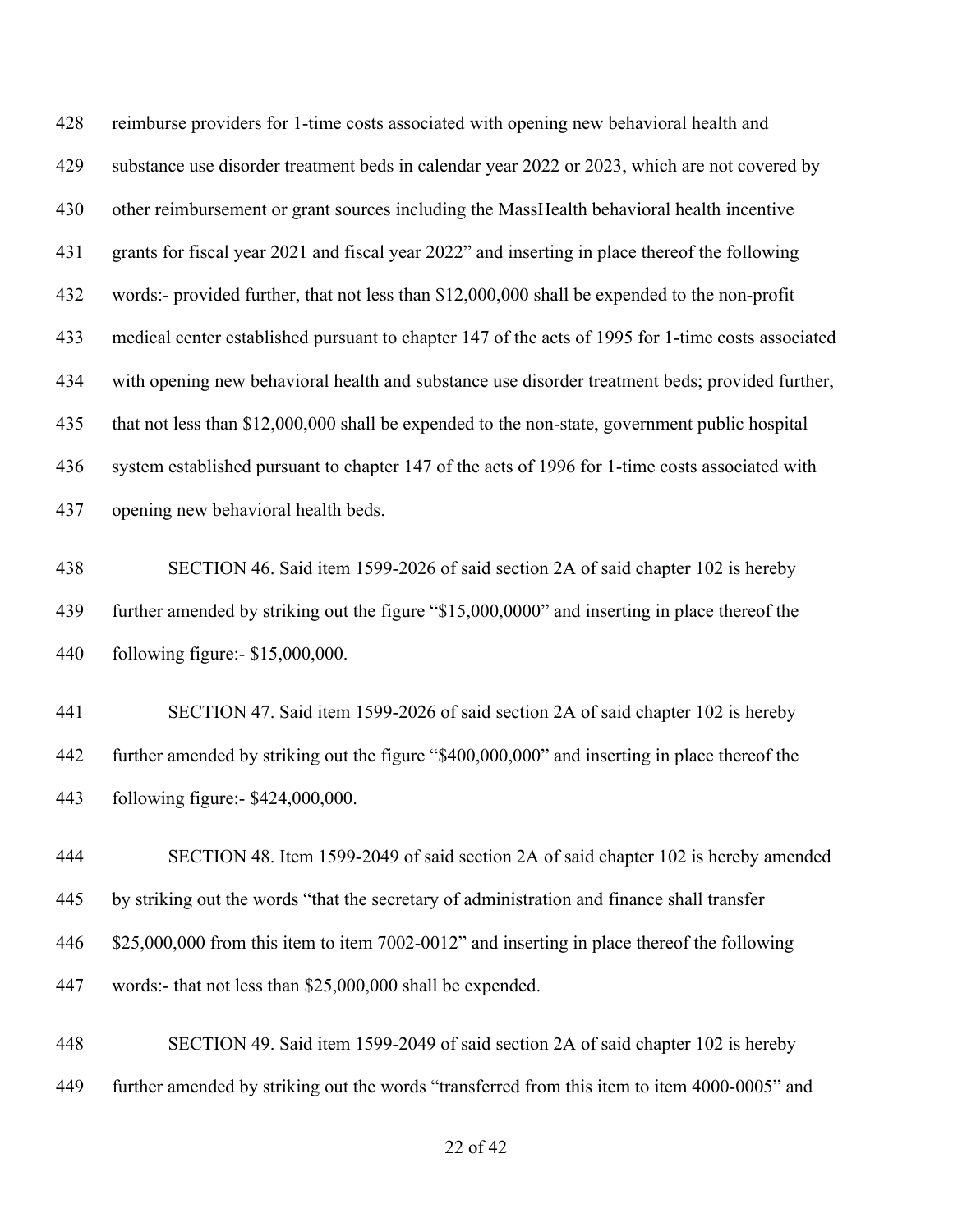inserting in place thereof the following words:- expended, in consultation with the secretary of health and human services and the safe and successful youth initiative,.

 SECTION 50. Item 1599-2050 of said section 2A of said chapter 102 is hereby amended by striking out the words "Massachusetts Military Support Foundation, Inc.", the second time it appears, and inserting in place thereof the following words:- Central Mass Veterans Support, Inc.

 SECTION 51. Item 1599-2056 of said section 2A of said chapter 102 is hereby amended by striking out the words "transferred from this item to item 7061-0012 for compensatory services for adults that reached age 22 during the 2019 novel coronavirus pandemic" and inserting in place thereof the following words:- expended by the department of elementary and secondary education for services for individuals with disabilities that reached age 22 between March 10, 2020 and September 1, 2023 and were entitled to special education services up to age 22.

 SECTION 52. Said item 1599-2056 of said section 2A of said chapter 102 is hereby further amended by striking out the words "transferred to item 7066-1400 for the mitigation of the financial impacts of the 2019 novel coronavirus pandemic and maintenance projects for state universities" and inserting in place thereof the following words:- expended for the mitigation of the financial impacts of the 2019 novel coronavirus pandemic and maintenance projects for state universities and that no funds shall be deducted for pensions, group health or life insurance, or any other indirect costs of state employees.

 SECTION 53. Said item 1599-2056 of said section 2A of said chapter 102 is hereby 470 further amended by striking out the words "transferred to item 7100-0200 for the mitigation of the financial impacts of the 2019 novel coronavirus pandemic and maintenance projects for the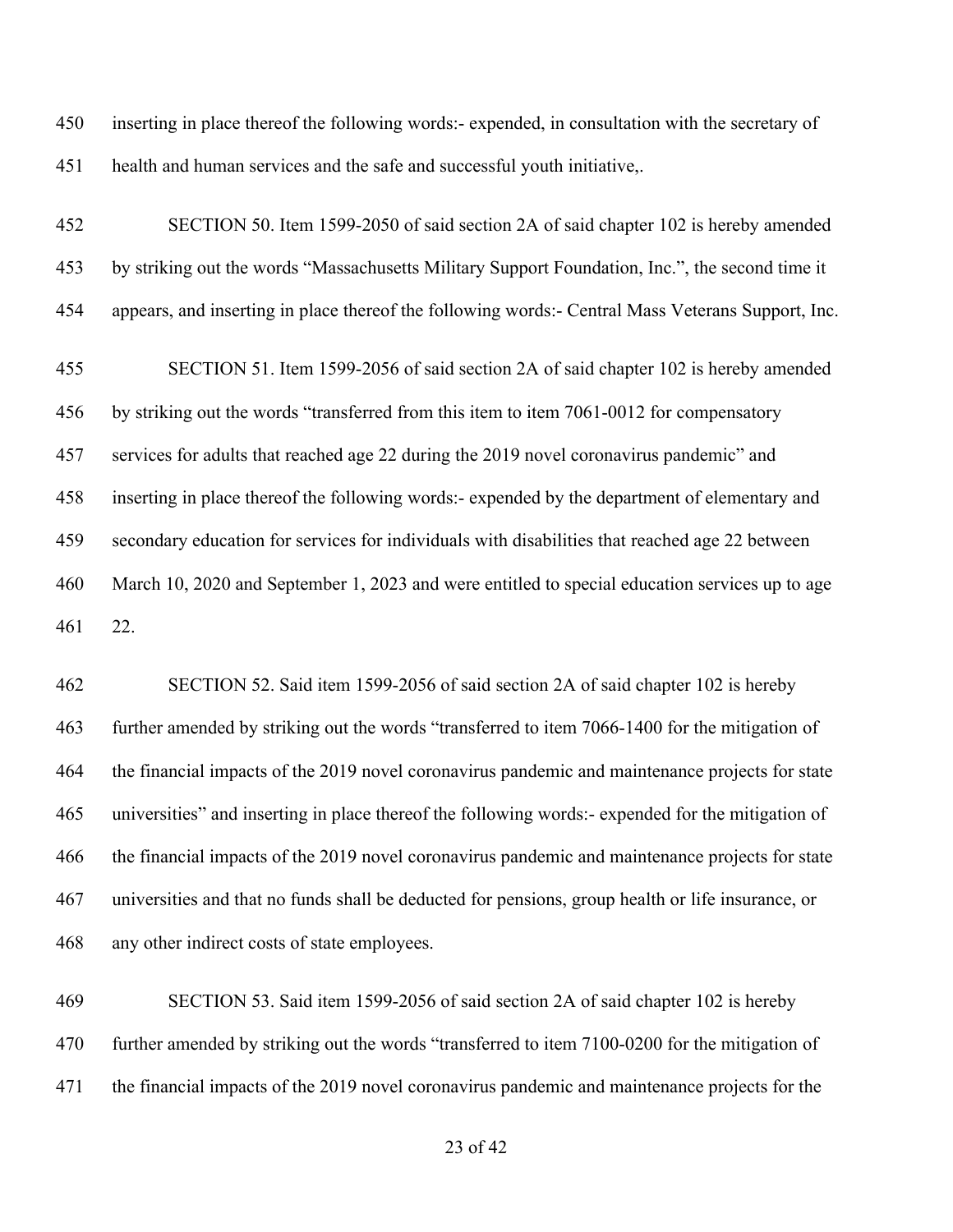University of Massachusetts" and inserting in place thereof the following words:- expended for the mitigation of the financial impacts of the 2019 novel coronavirus pandemic and maintenance projects for the University of Massachusetts and that no funds shall be deducted for pensions, group health or life insurance or any other indirect costs of state employees.

 SECTION 54. Said item 1599-2056 of said section 2A of said chapter 102 is hereby further amended by striking out the words "transferred to item 7100-4000 for the mitigation of the financial impacts of the 2019 novel coronavirus pandemic and maintenance projects for community colleges" and inserting in place thereof the following words:- expended for the mitigation of the financial impacts of the 2019 novel coronavirus pandemic and maintenance projects for community colleges and that no funds shall be deducted for pensions, group health or life insurance or any other indirect costs of state employees.

 SECTION 55. Said item 1599-2056 of said section 2A of said chapter 102 is hereby further amended by striking out the words "transferred from this item to item 7010-0005" and inserting in place thereof the following word:- expended.

 SECTION 56. Item 1599-2058 of said section 2A of said chapter 102 is hereby amended by striking out the words "bicycle and pedestrian trail between the town of Needham and the city of Newton via a new community bridge spanning state highway route 128, the existing rail bridge spanning the Charles river and connecting to the Newton Upper Falls Greenway and Needham Heights" and inserting in place thereof the following words:- multi-modal way from the city of Newton into the town of Needham via a new community bridge spanning state highway route 128, the existing rail bridge spanning the Charles River and connecting to the Newton Upper Falls Greenway and Needham Heights, including an evaluation and cost-benefit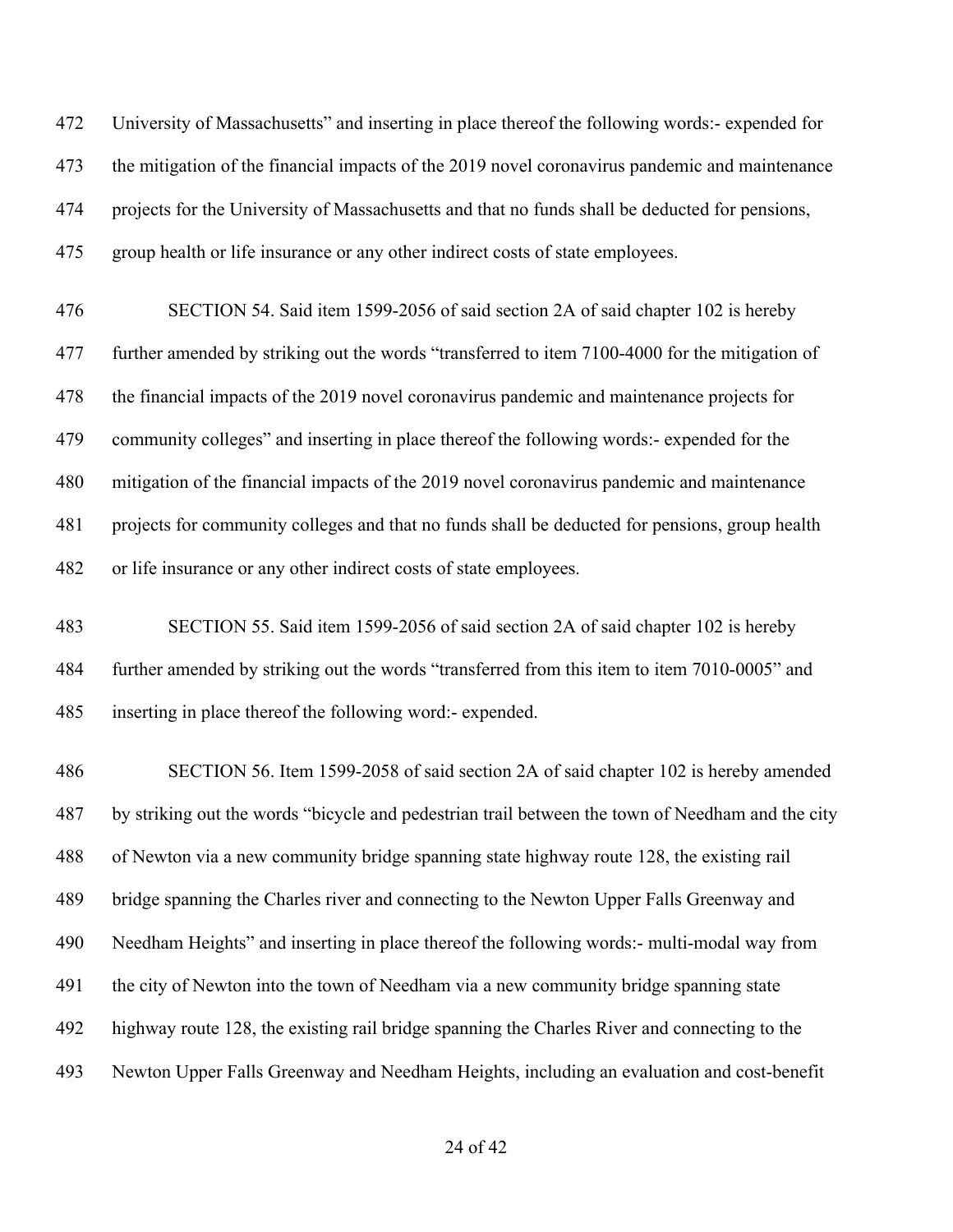analysis of a way designed to accommodate only bicycles and pedestrians versus a way designed to accommodate bicycles, pedestrians and electric shuttle buses.

 SECTION 57. Item 4000-0013 of said section 2A of said chapter 102 is hereby amended by striking out the words "the Everett Haitian Community Center" and inserting in place thereof the following words:- Eben-Ezer Family and Children's Services, Inc.

 SECTION 58. Said item 4000-0013 of said section 2A of said chapter 102 is hereby further amended by striking out the words "Interfaith Hospitality Network" and inserting in place thereof the following words:- Friendly House, Inc.

 SECTION 59. Item 7010-0013 of said section 2A of said chapter 102 is hereby amended by striking out the words "Center for African, Caribbean and Community Development" and inserting in place thereof the following words:- Africana studies department.

SECTION 60. Section 70 of said chapter 102 is hereby repealed.

 SECTION 61. The first sentence of section 1 of chapter 22 of the acts of 2022 is hereby amended by striking out the word "sum" and inserting in place thereof the following word:- sums.

 SECTION 62. The second sentence of said section 1 of said chapter 22 is hereby amended by striking out the words "This sum" and inserting in place thereof the following words:- These sums.

 SECTION 63. (a) As used in this section, the following words shall have the following meanings:-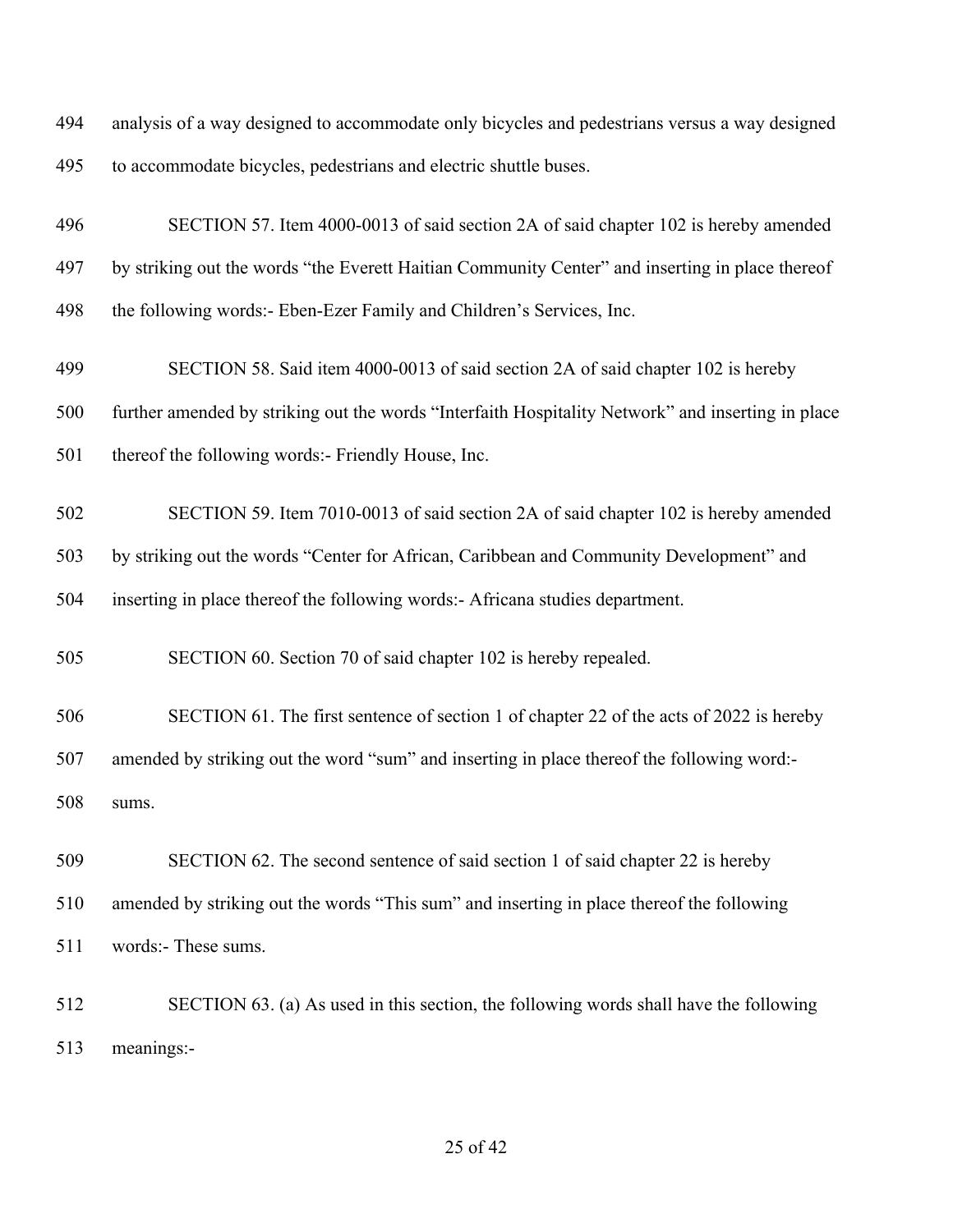| 514 | "Alteration", work required to modify or adjust the interior space arrangement or other             |
|-----|-----------------------------------------------------------------------------------------------------|
| 515 | physical characteristic of an existing facility so that it may be more effectively utilized for its |
| 516 | presently designated functional purpose.                                                            |

"Commissioner", the commissioner of capital asset management and maintenance.

 "Conversion", work required to modify or adjust the interior space arrangement or other physical characteristic of an existing facility so that it may be effectively utilized for a new functional purpose.

 "Job order", an agreed-upon, fixed-price order issued by a public agency to a contractor pursuant to a job order contract, for the contractor's performance of a specific maintenance, repair, alteration or conversion project consisting solely of tasks, materials and equipment selected from those specified and priced in that job order contract.

 "Job order contract", a contract for the performance of maintenance, repair, alteration and conversion projects-, or a subset thereof: (i) that is limited to a specified term; (ii) in which the contract specifications consist of technical descriptions of various tasks, materials and equipment at stated unit prices but do not specify the specific projects to be performed by the contractor; (iii) which contains a fixed contractor's mark-up over the unit prices stated in the specifications; and (iv) in accordance with which at least 1specified state agency may enter into fixed price job orders with the contractor for the performance of specific projects, consisting solely of combinations of the tasks, materials and equipment specified in the contract, at the unit prices specified therein plus the contractor's mark-up.

 "Maintenance", day-to-day routine, normally-recurring, repairs, equipment adjustments and upkeep.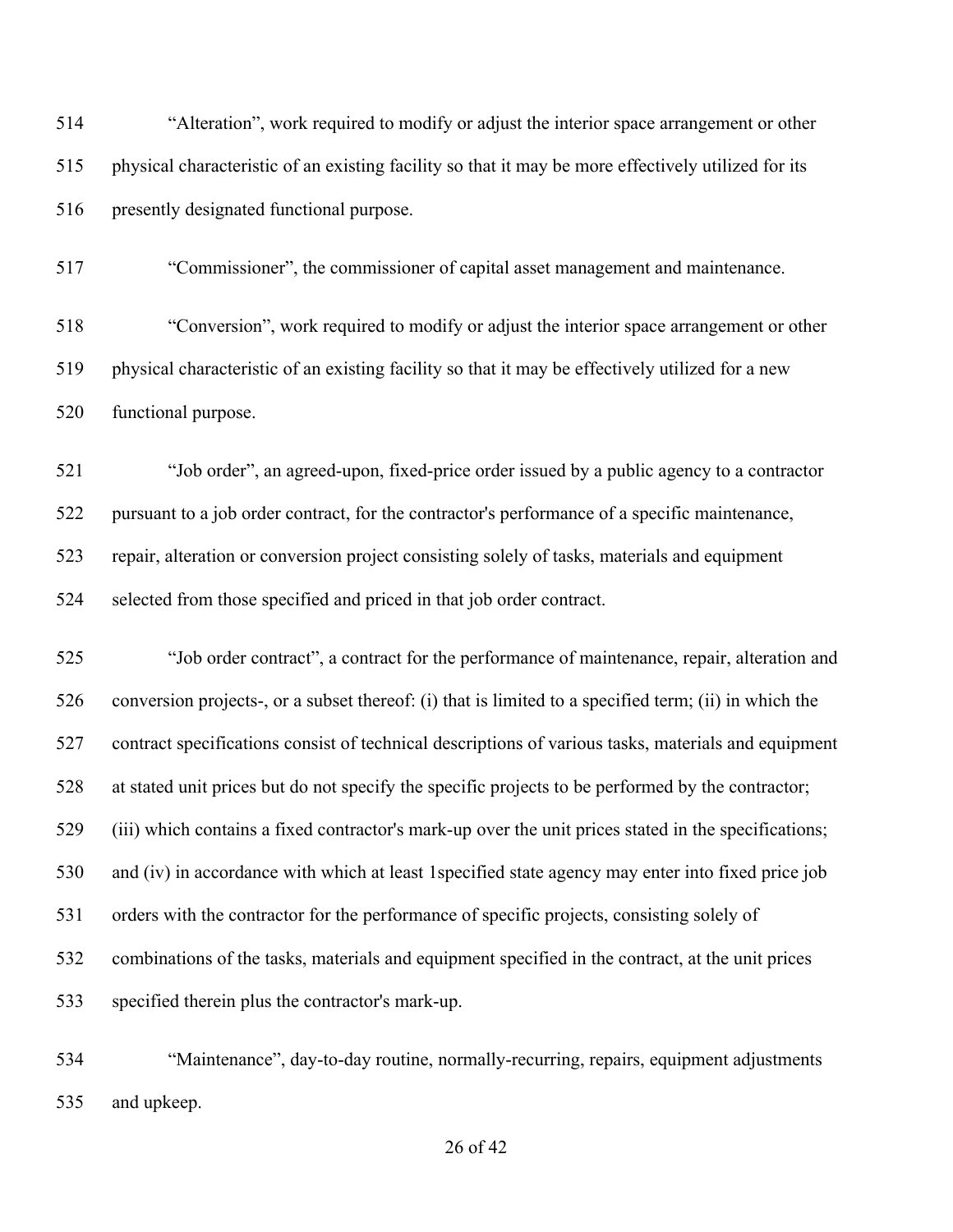"Repair", work required to restore a facility or system to a condition in which it may continue to be approximately and effectively used for its designated purpose and anticipated life, or to comply with code requirements, by overhaul, reprocessing or replacement of constituent parts or materials that have deteriorated by action of the elements or wear and tear in use or that do not meet code requirements.

 (b) Notwithstanding section 46 of chapter 7C of the General Laws, section 44A of chapter 149 of the General Laws, section 39M of chapter 30 of the General Laws or any other general or special law to the contrary, the commissioner may establish a pilot program for the use of job order contracts by: (i) higher education facilities subject to control of the department of higher education; (ii) an agency within the department of correction; and (iii) the division of capital asset management and maintenance with respect to properties for which the division is responsible.

 (c) As part of the pilot program, the commissioner may procure contracts for services related to the creation and use of job order contracts including, but not limited to, the creation of task descriptions, specifications and unit prices for use in job order contracts and agency training and other services related to such contracts. Such procurement may be conducted in accordance with the procedures specified in 801 CMR 21.00.

 (d) As part of the pilot program, the commissioner may procure job order contracts for use by: (i) the division of capital asset management and maintenance; (ii) the department of correction; and (iii) any higher education facilities subject to control of the department of higher education. These contracts shall be limited to job orders estimated to cost not more than \$150,000 each and shall be procured through the procedures specified in section 39M of chapter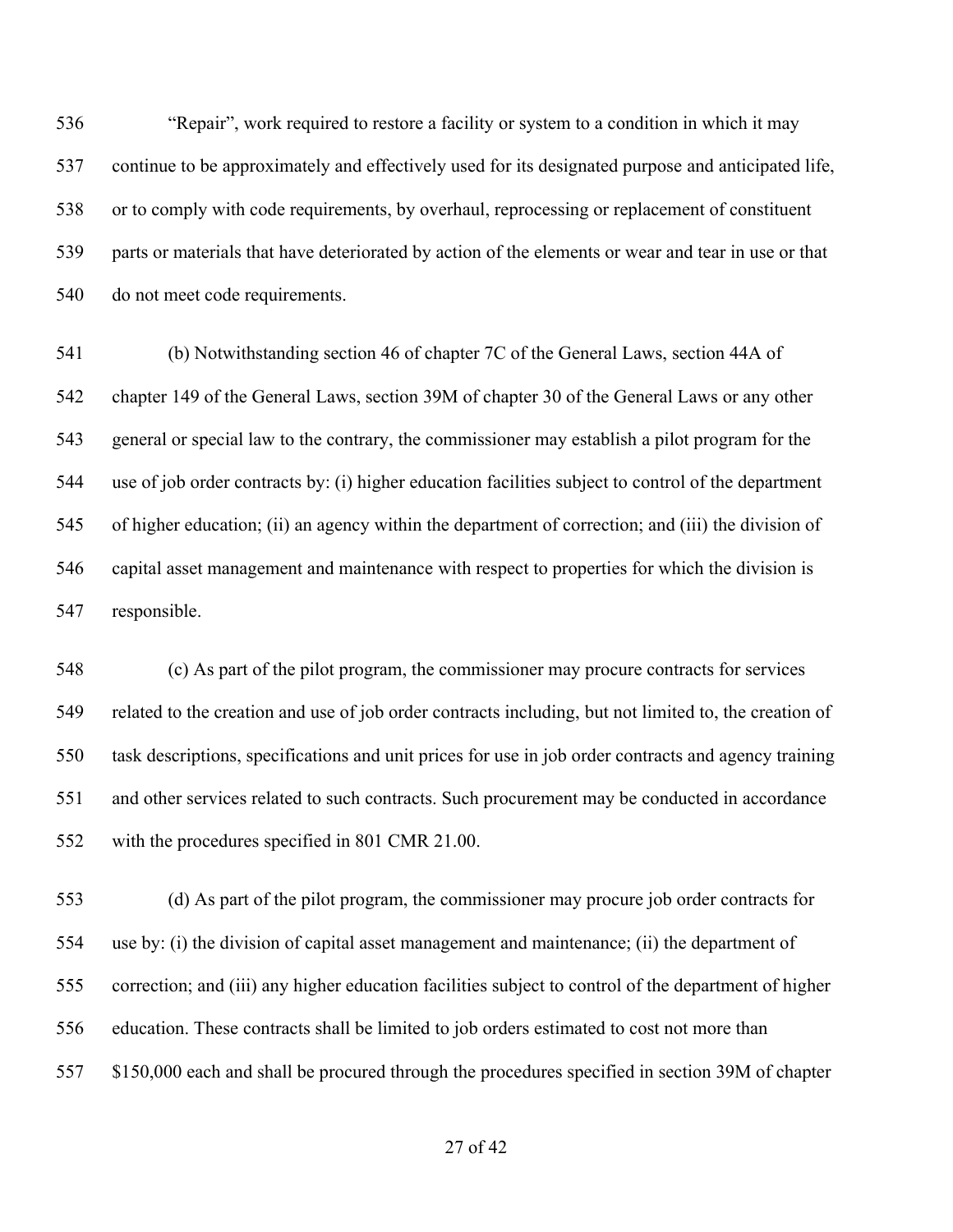30 of the General Laws except that: (i) the amount of the bid deposit shall be \$5,000; (ii) contractors who are awarded job orders under any job order contract shall be certified by the division of capital asset management and maintenance for the category of work specified in the contract; and (iii) the amounts of surety bonds required by the contract may be satisfied with respect to each particular job order before the commencement of any work under that job order. The commissioner shall award a job order contract to the eligible and responsible bidder who offers the lowest mark-up over the base unit prices specified in the contract specifications. Such job order contracts shall have a maximum term of 2 years.

 (e) The authority granted to the commissioner in this section shall expire on January 1, 2027, but any job order contract awarded before that date may be executed and continue in effect 568 for a maximum term, including any extensions or renewals, of 2 years from the date of its execution and delivery.

 (f) Annually, not later than June 30, the commissioner shall prepare a report on the projects utilizing job order contracts through the pilot program and submit the report to the joint committee on state administration and regulatory oversight. The report shall include an analysis of the cost effectiveness of job order contracting and any other public benefits resulting from job order contracts through the pilot program.

 SECTION 64. (a) As used in this section, the following words shall have the following meanings:

 "Board", the pension reserves investment management board established in section 23 of chapter 32 of the General Laws.

#### of 42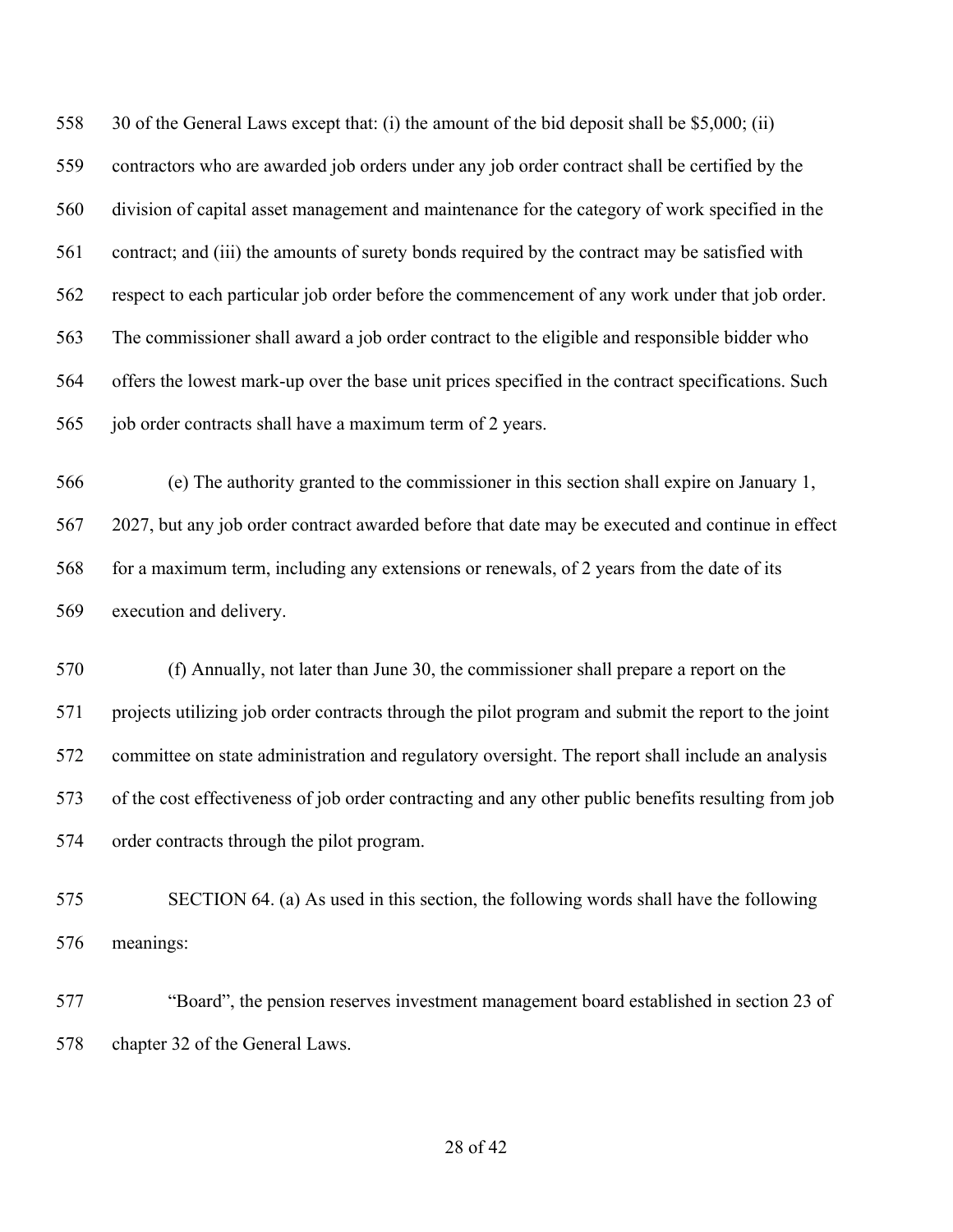"Company", any sole proprietorship, organization, association, corporation, partnership, joint venture, limited partnership, limited liability partnership, limited liability company or other entity or business association, including all wholly-owned subsidiaries, majority-owned subsidiaries, parent companies or affiliates of such entities or business associations that exist for profit-making purposes.

 "Direct holdings", all securities of a company held directly by the public fund or in an account or fund in which the public fund owns all shares or interests.

 "Indirect holdings", all securities of a company held in an account or fund including, but not limited to, a mutual fund, managed by persons not employed by the public fund, in which the public fund owns shares or interests together with other investors not subject to this section.

 "Public fund", the Pension Reserves Investment Trust Fund or the pension reserves investment management board responsible for managing the pooled investment fund consisting of the assets of the state employees' retirement system and the teachers' retirement system and the assets of local retirement systems under the control of the board.

 "Scrutinized company", a company that: (i) has been sanctioned by the United States government as a result of the Russian Federation's invasion of Ukraine; or (ii) is incorporated in the Russian Federation.

 (b) Notwithstanding any general or special law to the contrary, within 90 days after the effective date of this section, the public fund shall make its best efforts to facilitate the identification of all scrutinized companies in which the public fund has direct or indirect holdings. The identification of scrutinized companies shall be performed by an independent, third-party research firm selected by the public fund and based on the criteria set forth in this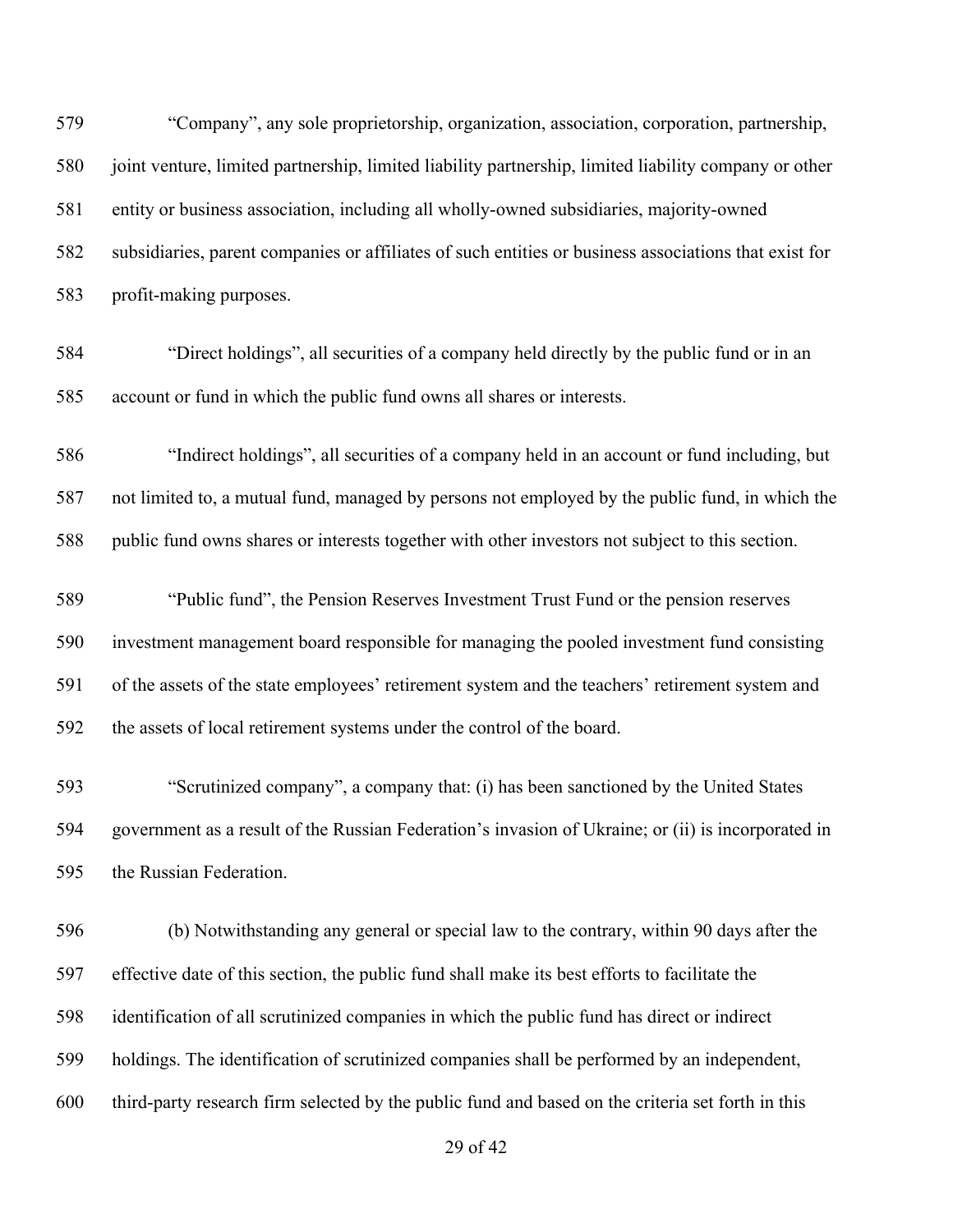section. By the first meeting of the public fund following the 90-day period, the public fund shall assemble all scrutinized companies in which it has direct or indirect holdings into a scrutinized companies list. The public fund shall update the scrutinized companies list on a quarterly basis based on evolving information from the independent, third-party research firm.

 (c)(1) Notwithstanding any general or special law to the contrary, the public fund shall adhere to the procedure in paragraphs (2) to (4), inclusive, for companies on the scrutinized companies list.

 (2) The public fund shall determine the companies on the scrutinized companies list prepared pursuant to subsection (b) in which the public fund owns direct or indirect holdings.

 (3) The public fund shall sell, redeem, divest or withdraw all publicly-traded securities of a company identified in paragraph (2), except as provided in paragraph (6) and in subsection (e), according to the following schedule: (i) at least 50 per cent of such assets shall be removed from the public fund's assets under management within 6 months after the company's most recent appearance on the scrutinized companies list, subject to market availability; and (ii) 100 per cent of such assets shall be removed from the public fund's assets under management within 12 months after the company's most recent appearance on the scrutinized companies list, subject to market availability; provided, however, that this paragraph shall only apply until such company is removed from the scrutinized companies list.

 (4) During the time period outlined in paragraph (3), the public fund may sign onto engagement letters or participate in shareholder resolutions regarding the scrutinized business operations of companies identified in paragraph (2) in which the public fund still owns direct or indirect holdings.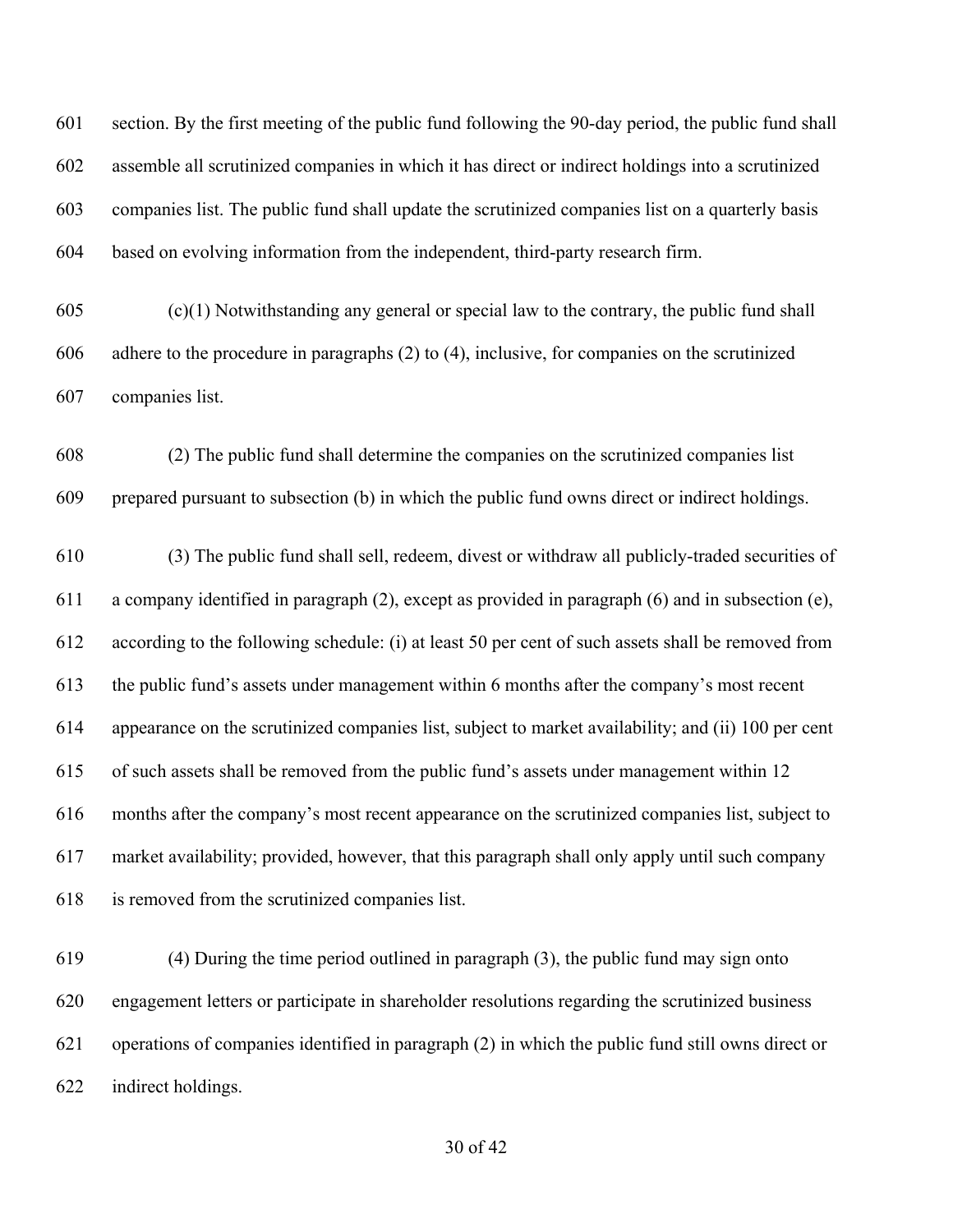(5) At no time shall the public fund acquire securities of companies on the scrutinized companies list, except as provided in paragraphs (6) and (7).

 (6) No company that the United States government affirmatively declares to be excluded from its present or future sanctions regime relating to the government of the Russian Federation shall be subject to divestment or an investment prohibition under paragraphs (2) to (5), inclusive.

 (7) Notwithstanding any provision of this section to the contrary, paragraphs (2) to (5), inclusive, shall not apply to indirect holdings in actively-managed investment funds; provided, however, that the public fund shall submit letters to the managers of such investment funds containing scrutinized companies requesting that they consider removing such companies from the investment fund or create a similar actively-managed fund with indirect holdings devoid of such companies. If the manager creates a similar fund, the public fund shall replace all applicable investments with investments in the similar fund in an expedited timeframe consistent with prudent investment standards. For the purposes of this section, private equity funds shall be deemed to be actively-managed investment funds.

 (d) Notwithstanding any general or special law to the contrary, with respect to actions taken in compliance with this section, the public fund shall be exempt from any conflicting statutory or common law obligations, including any such obligation with respect to the choice of asset managers, investment funds or investments for the public fund's securities portfolios and all good faith determinations regarding companies as required by this section.

 (e) Notwithstanding any general or special law to the contrary, the public fund may cease divesting from certain scrutinized companies under paragraphs (2) to (4), inclusive, of subsection (c), reinvest in certain scrutinized companies from which it divested under said paragraphs (2) to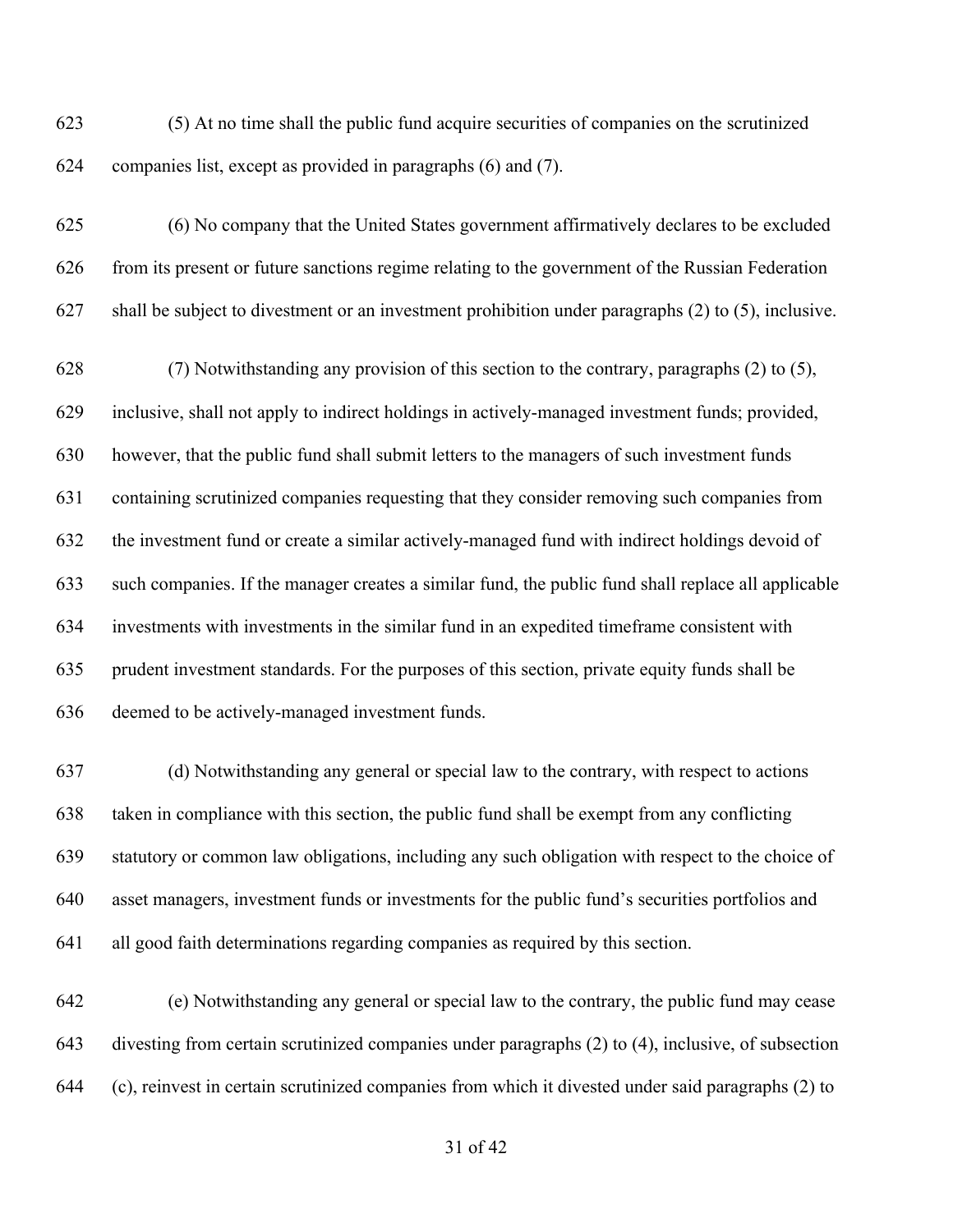(4), inclusive, of said subsection (c) or continue to invest in certain scrutinized companies from which it has not yet divested upon clear and convincing evidence showing that the total and aggregate value of all assets under management by, or on behalf of, the public fund becomes: (i) equal to or less than 99.5 per cent; or (ii) 100 per cent less 50 basis points of the hypothetical value of all assets under management by, or on behalf of, the public fund assuming no divestment for any company had occurred under said paragraphs (2) to (4), inclusive, of said subsection (c). Cessation of divestment, reinvestment or any subsequent ongoing investment authorized by this subsection shall be strictly limited to the minimum steps necessary to avoid the contingency set forth in the preceding sentence.

 For any cessation of divestment, and in advance of any such cessation, authorized by this subsection, the public fund shall provide a written report to the attorney general, the senate and house committees on ways and means and the joint committee on public service, which shall be updated semi-annually thereafter, as applicable, setting forth the reasons and justification, supported by clear and convincing evidence, for its decisions to cease divestment of holdings in companies on the scrutinized companies list or to reinvest or remain invested in companies on the scrutinized companies list.

 (f) The public fund shall file a copy of the scrutinized companies list with the clerks of the senate and the house of representatives and the attorney general within 30 days after the list is prepared. Annually thereafter, the public fund shall file a report with the clerks of the senate and the house of representatives and the attorney general that shall include: (i) the most recent scrutinized companies list; (ii) all investments sold, redeemed, divested or withdrawn in compliance with paragraphs (2) to (4), inclusive, of subsection (c); (iii) all prohibited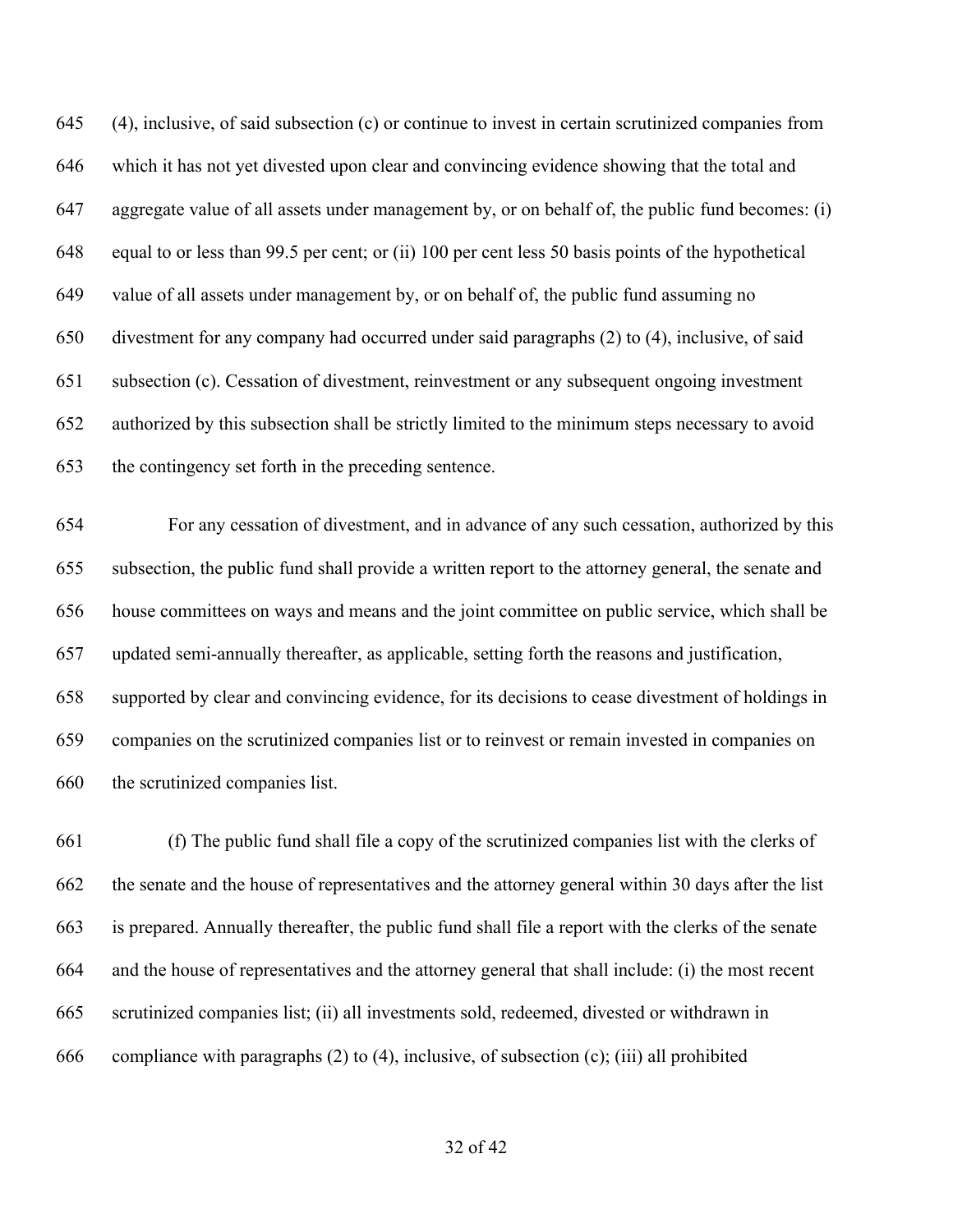investments from which the public fund has not yet divested under paragraph (5) of said subsection (c); and (iv) any progress made under paragraph (7) of said subsection (c).

 SECTION 65. The interagency task force established in section 98 of chapter 227 of the acts of 2020 to review and investigate water and ground contamination of per- and polyfluoroalkyl substance is hereby revived and continued to June 30, 2022. The task force shall submit a report of its findings and recommendations, together with any drafts of legislation necessary to carry those recommendations into effect, by filing the same with the clerks of the senate and house of representatives, the senate and house committees on ways and means, the joint committee on environment, natural resources and agriculture, the joint committee on public health, the joint committee on the judiciary and the joint committee on public safety and homeland security not later than June 30, 2022.

 SECTION 66. Notwithstanding section 53 of chapter 44 of the General Laws, for fiscal year 2022, supplemental payments received by cities, towns or districts in the commonwealth from the department of veterans' services shall be considered special revenue and may be spent without appropriation for their intended purposes consistent with chapter 115 of the General Laws.

 SECTION 67. Notwithstanding sections 14 and 34 of chapter 91 of the General Laws and any other general or special law to the contrary, the department of environmental protection may issue a license pursuant to said chapter 91 and regulations promulgated thereunder to the department of conservation and recreation to authorize a bicycle and pedestrian bridge that would span the Mystic river seaward of the Amelia Earhart Mystic River Dam and Basin, running approximately from the south side of the department of conservation and recreation's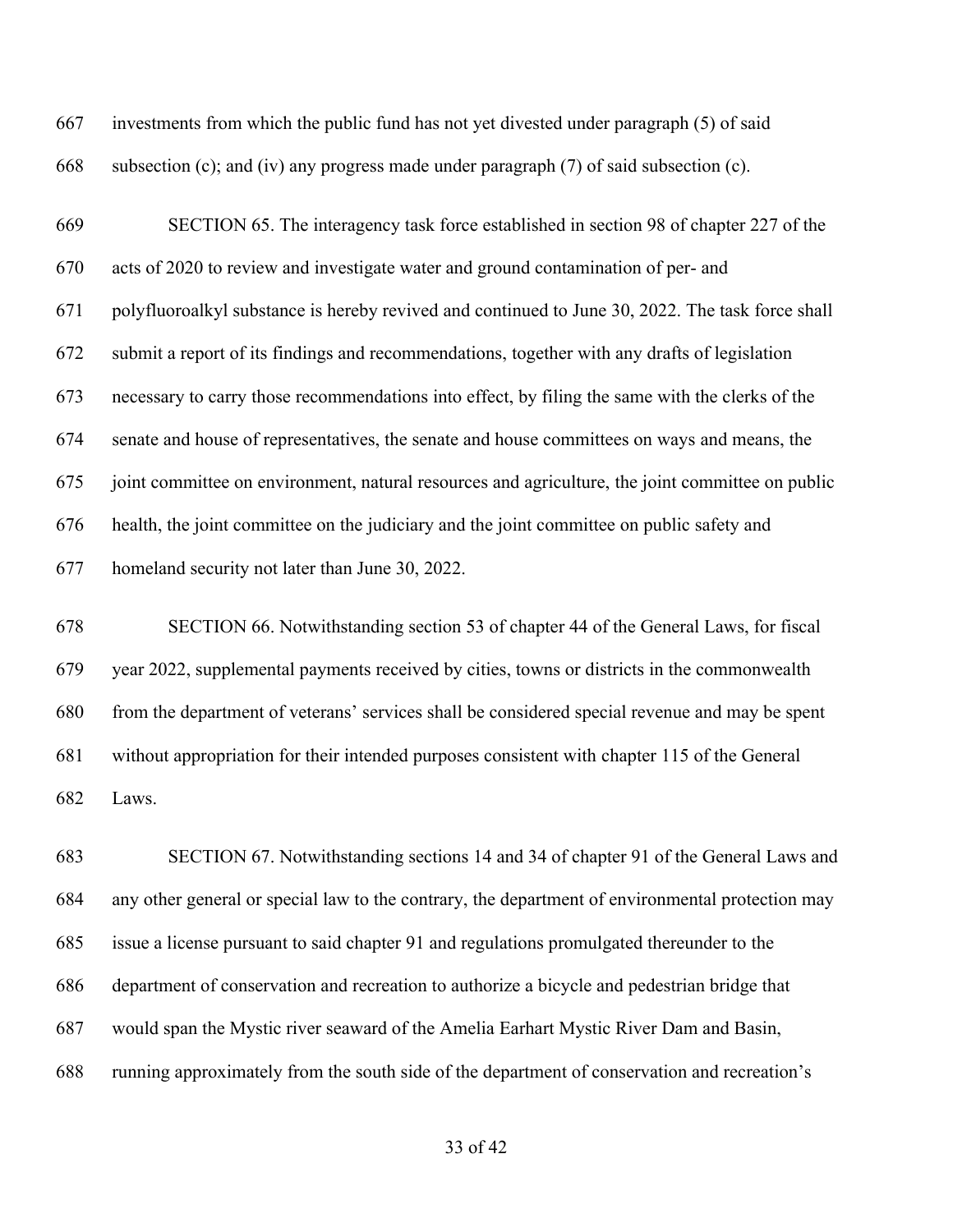Draw Seven park in the city of Somerville to land adjacent to Encore Boston Harbor in the city of Everett.

 SECTION 68. Notwithstanding any general or special law to the contrary, the special legislative commission established in chapter 348 of the acts of 2020 is hereby revived and continued to December 31, 2022. The special legislative commission shall file its report pursuant to said chapter 348 with the clerks of the house of representatives and senate who shall forward the same to the secretary of the executive office of health and human services, the house and senate committees on ways and means, the joint committee on health care financing and the joint committee on public health not later than December 31, 2022.

 SECTION 69. Notwithstanding section 86 of chapter 102 of the acts of 2021, the special commission established in section 22 of chapter 132 of the acts of 2019 is hereby revived and continued to December 31, 2022. The special commission shall file its report pursuant to subsection (c) of said section 22 of said chapter 132 with the clerks of the house of representatives and the senate, the joint committee on education and the rural policy advisory commission not later than December 31, 2022.

 SECTION 70. Notwithstanding section 33 of chapter 22 of the acts of 2022, the special legislative commission established in section 106 of chapter 227 of the acts of 2020, as amended by section 93 of chapter 24 of the acts of 2021, is hereby revived and continued to April 15, 2022. The special legislative commission shall file its report pursuant to said section 106 of said chapter 227 with the clerks of the house of representatives and the senate, the house and senate committees on ways and means, the joint committee on education and the joint committee on economic development and emerging technologies not later than April 15, 2022.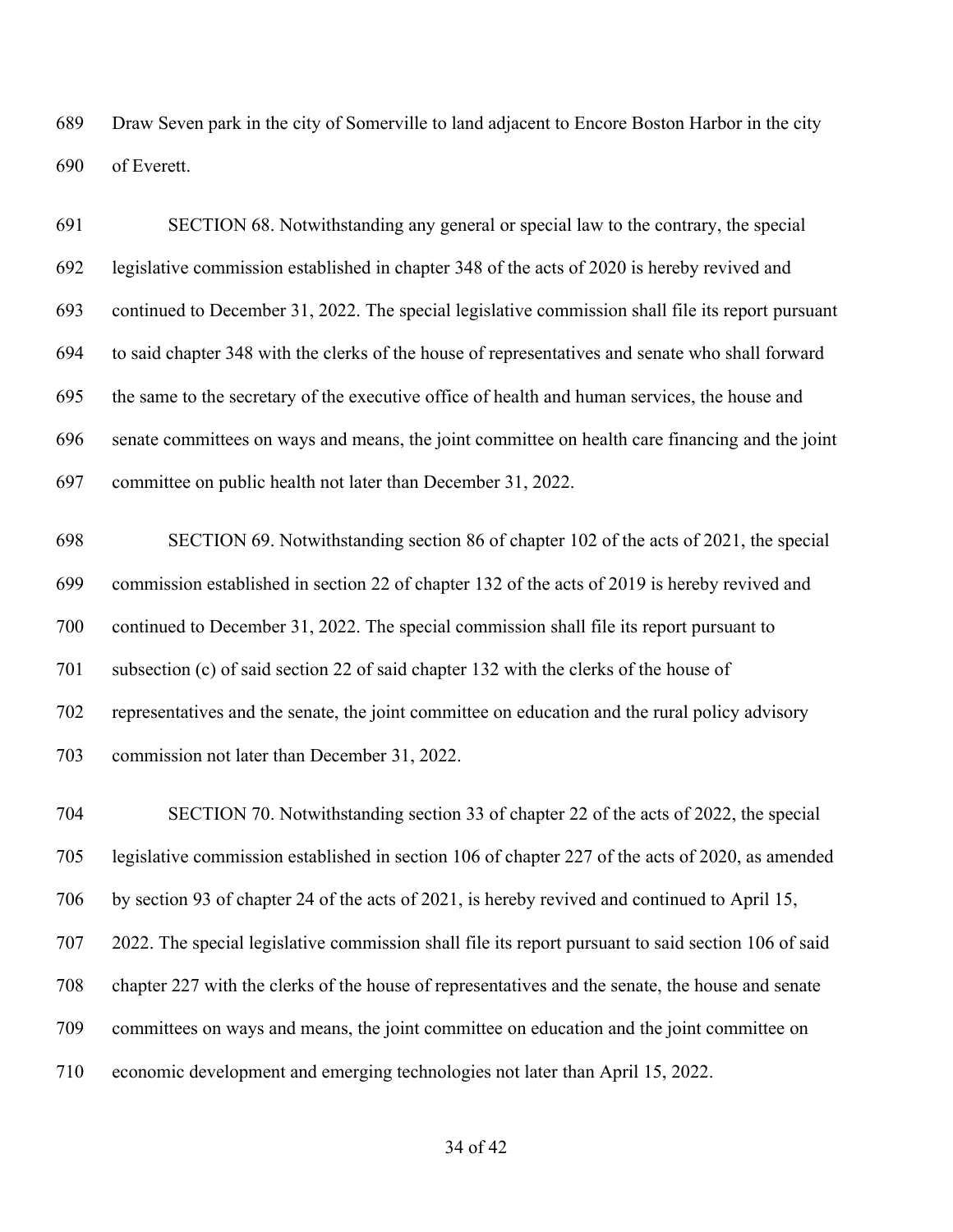SECTION 71. Notwithstanding any general or special law to the contrary, for any taxable year beginning on or after January 1, 2022, any amount received from the COVID-19 Essential Employee Premium Pay program established by sections 73 and 82 of chapter 102 of the acts of 2021 for purposes of providing direct financial support to an essential worker shall be deducted from federal gross income for the purpose of determining Massachusetts gross income pursuant to section 2 of chapter 62 of the General Laws; provided, however, that 1-time payments to front-line state employees required to work in-person during the winter of 2020 to 2021 made pursuant to section 82 of said chapter 102 shall not be subject to this section.

 SECTION 72. Notwithstanding any general or special law to the contrary, for taxable years beginning on or after January 1, 2022 and ending on or before December 31, 2024, any amount received from a down payment assistance program administered by the Massachusetts Housing Finance Agency or the Massachusetts Housing Partnership Fund Board, including grants and any portion of a loan forgiven during the taxable year, shall be deducted from federal gross income for the purpose of determining Massachusetts gross income under section 2 of chapter 62 of the General Laws.

 SECTION 73. Notwithstanding any special or general law to the contrary, the department of early education and care shall not enter into a contract exceeding 1 year in length for any fiscal year 2022 contract provider for the income eligible and priority populations programs funded through items 3000-3060 and 3000-4060 of section 2 of chapter 24 of the acts of 2021, from March 1, 2022 to June 30, 2023, inclusive.

 SECTION 74. Notwithstanding any general or special law to the contrary, the housing court rules for the two-tier process for all summary process cases established in subsection (b) of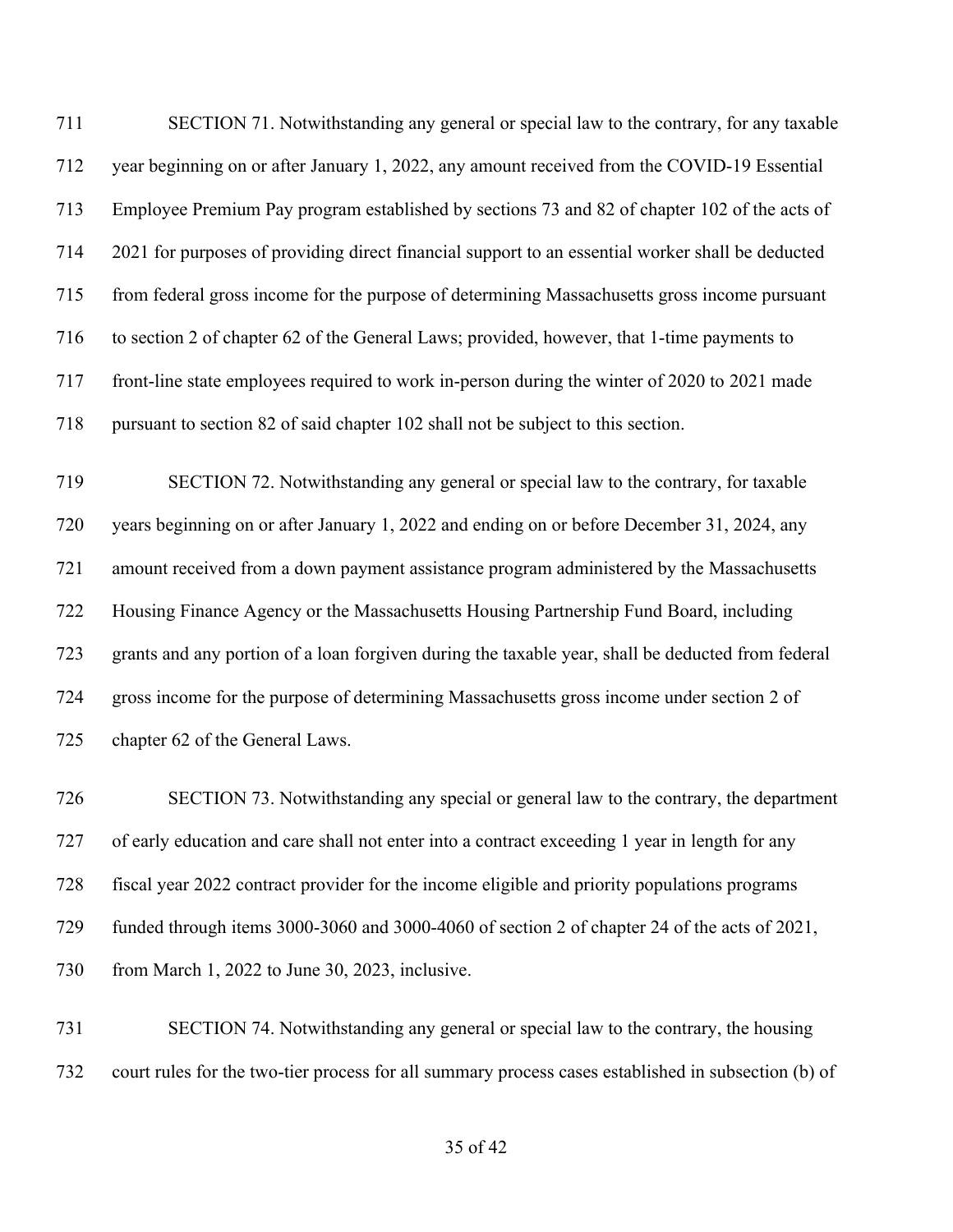section (3) of the Housing Court Third Amended Standing Order 6-20 shall remain in effect until March 31, 2023.

 SECTION 75. Notwithstanding any general or special law to the contrary, for fiscal year 2022, the secretary of health and human services, with the written approval of the secretary of administration and finance, may authorize transfers of surplus among items 4000-0320, 4000- 0430, 4000-0500, 4000-0601, 4000-0641, 4000-0700, 4000-0875, 4000-0880, 4000-0885, 4000- 0940, 4000-0950, 4000-0990, 4000-1400, 4000-1420 and 4000-1426. SECTION 76. Notwithstanding any general or special law to the contrary, any unexpended balances, not exceeding a total of \$40,000,000, in items 4000-0700 and 4000-1426 of section 2 of chapter 24 of the acts of 2021 shall not revert to the General Fund until September 1, 2022 and may be expended by the executive office of health and human services to pay for services enumerated in said items 4000-0700 and 4000-1426 provided during fiscal year 2022. SECTION 77. The salary adjustments and other economic benefits authorized by the following collective bargaining agreements shall be effective for the purposes of section 7 of chapter 150E of the General Laws: (1) between the commonwealth and the New England Police Benevolent Association, Unit 4A; (2) between the commonwealth and the Massachusetts Organization of State Engineers and Scientists, Unit 9; (3) between the commonwealth and the Massachusetts Correction Officers Federated

Union, Unit 4;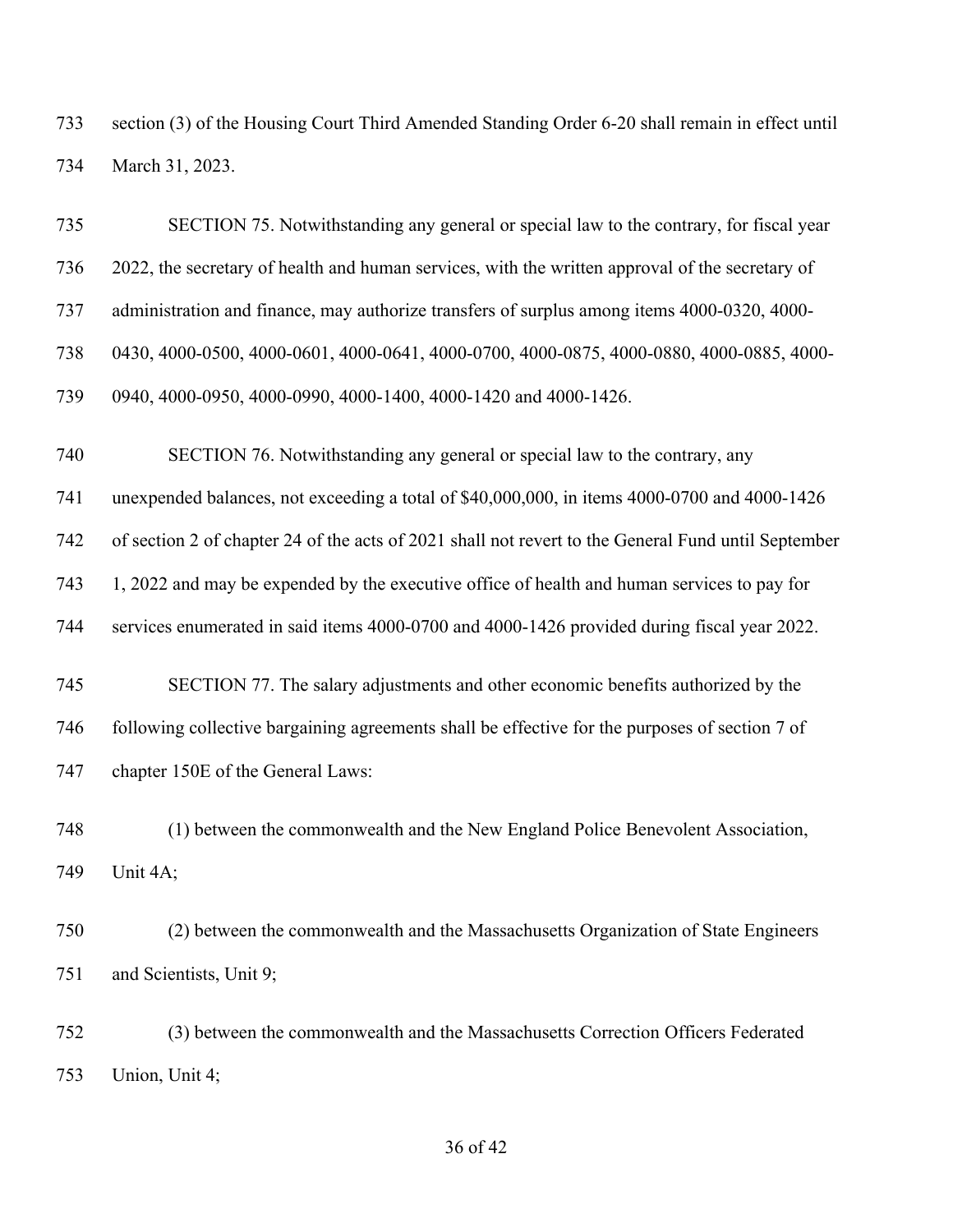(4) between the commonwealth and the International Association of Fire Fighters, Locals S-28 and S-29, Unit 11;

 (5) between the sheriff of Berkshire county and the Brotherhood of Correctional Officers, Local I-297, Unit SB1;

 (6) between the sheriff of Bristol county and the National Correctional Employees Union, Ad-Tech Unit, L 135, Unit SA1;

(7) between the sheriff of Bristol county and the National Association of Government

Employees C, R1-1476, Unit SA2;

 (8) between the sheriff of Bristol county and the National Correctional Employees Union, Captains and Majors Unit, Unit SA3;

 (9) between the sheriff of Bristol county and the Massachusetts Correctional Officers Federated Union, Unit SA4;

 (10) between the sheriff of Bristol county and the National Correctional Employees Union, K-9 Unit, Unit SA7;

 (11) between the sheriff of Essex county and the National Correctional Employees Union, Unit SE7;

 (12) between the sheriff of Hampden county and the National Correctional Employees Union, Local 131, SH1;

 (13) between the sheriff of Hampden county and the Hampden Correction Officers National Correctional Employees Union, L105, SH4;

## of 42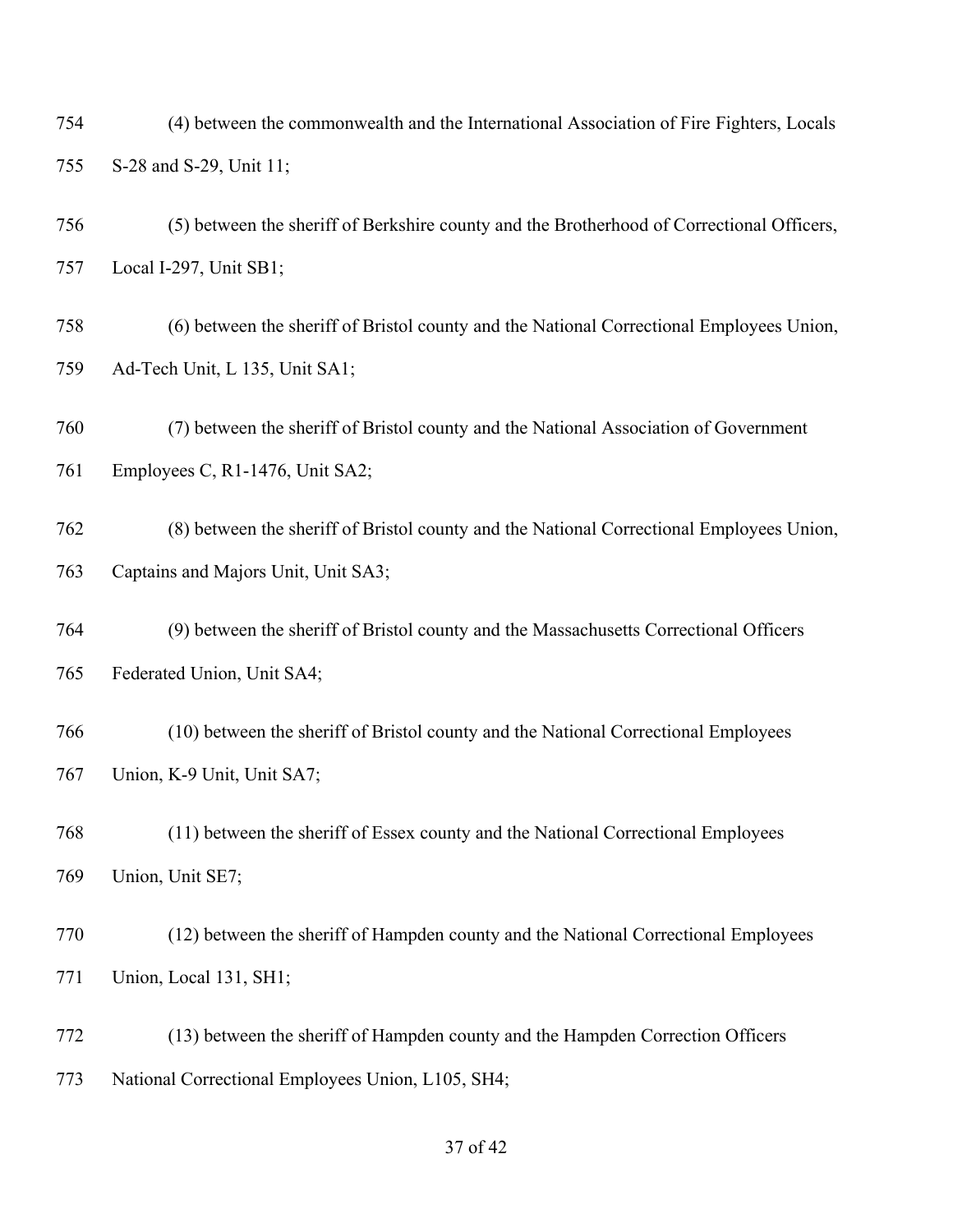(14) between the sheriff of Middlesex county and the New England Benevolent Association, Local 525, Unit SM1;

 (15) between the sheriff of Middlesex county and the Teamsters Local Union No. 122, Unit SM2;

 (16) between the sheriff of Middlesex county and the New England Benevolent Association, Local 500, Unit SM5;

 (17) between the sheriff of Middlesex county and the National Correctional Employees Union, Local 116, Unit SM6;

 (18) between the sheriff of Worcester county and the National Association of Government Employees, Local R1-255, Unit SW4;

 (19) between the sheriff of Worcester county and the New England Police Benevolent Association, Local 515, Unit SW5;

 (20) between the sheriff of Worcester county and the New England Police Benevolent Association, Local 550, Unit SW6;

 (21) between the University of Massachusetts and the Massachusetts Society of Professors, Lowell Campus, Unit L90;

 (22) between the University of Massachusetts and the Clerical and Technical Unit, Lowell Campus, Unit L92;

 (23) between the University of Massachusetts and the Maintenance and Trades Unit, Lowell Campus, Unit L93;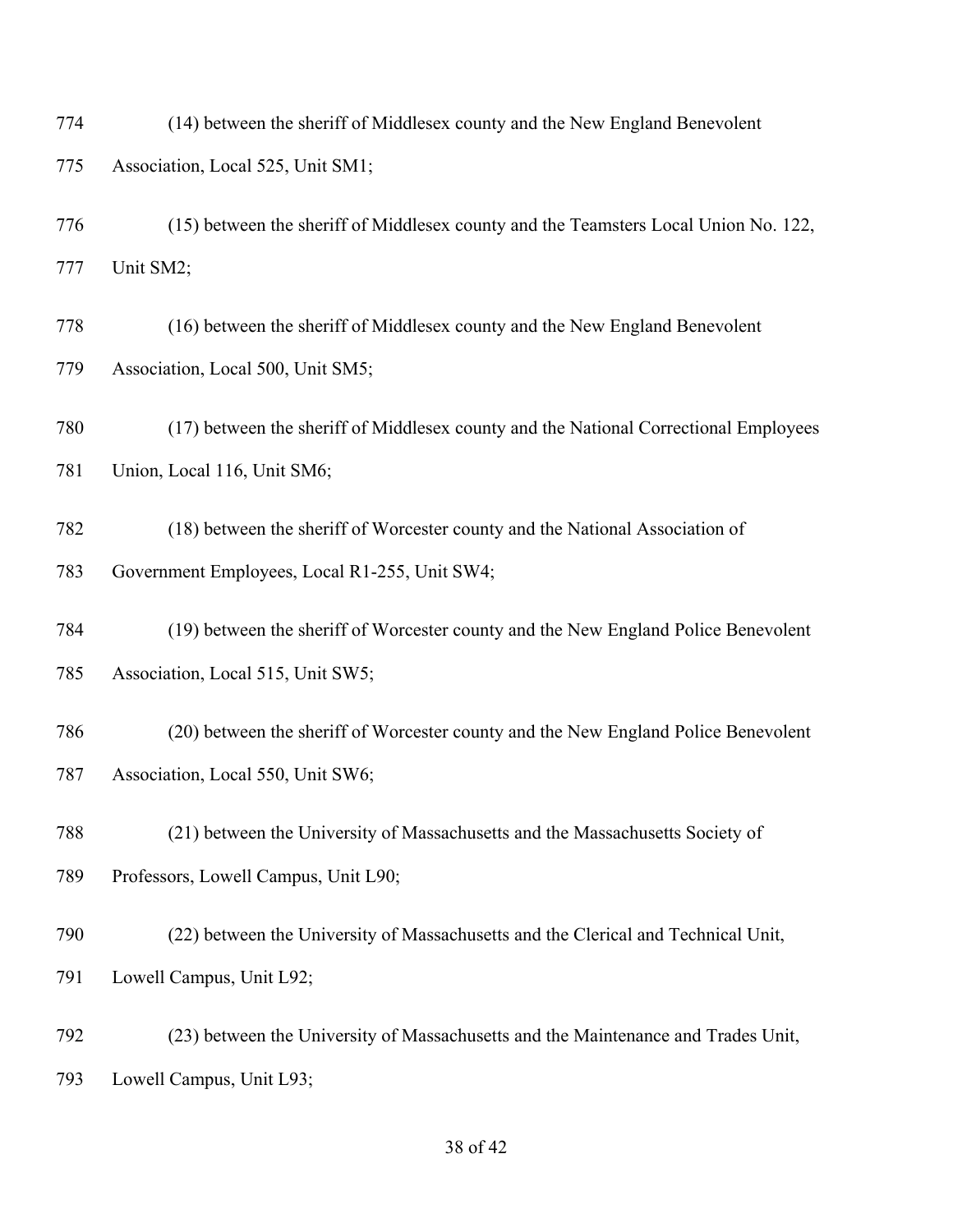| 794 | (24) between the University of Massachusetts and the Faculty Federation, Local 1895, |
|-----|--------------------------------------------------------------------------------------|
| 795 | Dartmouth Campus, Units D80 & D81;                                                   |

- (25) between the University of Massachusetts and the AFSCME Local 507, Dartmouth Campus, Unit D83;
- (26) between the University of Massachusetts and the ESU Professional Local 1895, Dartmouth Campus, Unit D85;
- 800 (27) between the University of Massachusetts and the Professional Staff Union Unit A; 801 Amherst Campus, Unit A52 and Boston Campus, Unit B42;
- (28) between the University of Massachusetts and the Faculty Staff Union, Boston Campus, Unit B40;
- (29) between the University of Massachusetts and the Teamsters Local 25, Boston Campus, Unit B3L & Unit B3S;
- (30) between the University of Massachusetts and the Department Chairs Union, Boston Campus, Unit B50;
- (31) between the Massachusetts Department of Transportation and the Coalition of MassDOT Unions, Unit B;
- (32) between the Massachusetts Department of Transportation and the Coalition of MassDOT Unions, Unit C;
- (33) between the Massachusetts Department of Transportation and the Coalition of MassDOT Unions, Unit E;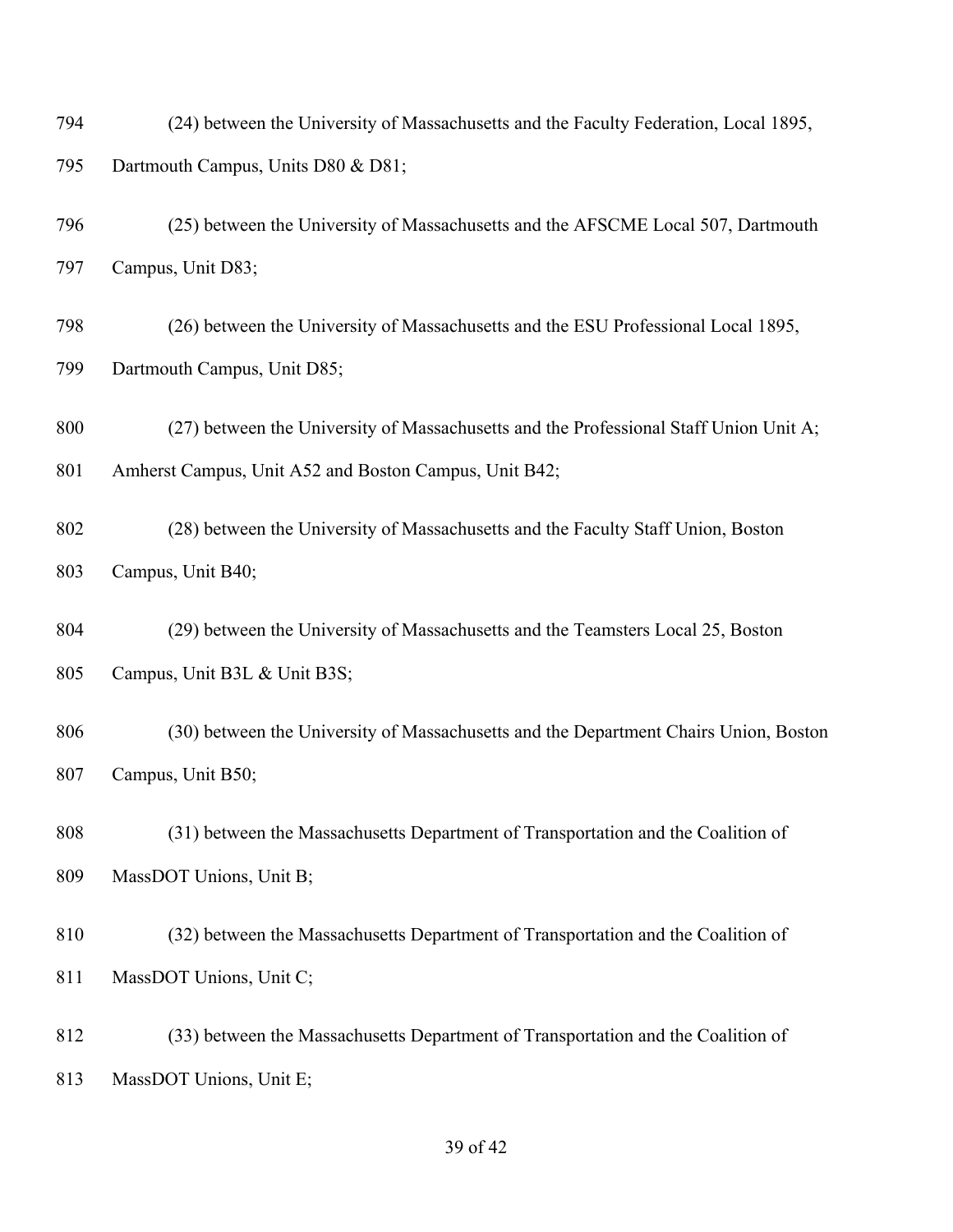| 814 | (34) between the Massachusetts Board of Higher Education and the Association of |
|-----|---------------------------------------------------------------------------------|
| 815 | Professional Administrators;                                                    |

- (35) between the Massachusetts Board of Higher Education and the Massachusetts State College Association/MTA/NEA;
- (36) between the Massachusetts Board of Higher Education and the American Federation of State and County and Municipal Employees, Council 93, Local 1067, AFL-CIO
- (37) between the commonwealth, the Middlesex South Registry of Deeds and the
- American Federation of State, County, and Municipal Employees, Council 93, Local 414;
- (38) between the commonwealth , the Middlesex North Registry of Deeds and the International Union of Public Employees, Local 1000;
- (39) between the commonwealth, the Hampden Registry of Deeds and the Office and Professional Employees International Union, AFL-CIO, Local 6;
- (40) between the commonwealth, the Worcester Registry of Deeds and the Office and Professional Employees International Union, AFL-CIO, Local 6;
- (41) between the commonwealth, the Middlesex South Registry of Deeds and the Office and Professional Employees International Union, AFL-CIO, Local 6;
- (42) between the commonwealth, the Fitchburg Registry of Deeds and the Service Employees International Union, Local 888;
- (43) between the sheriff of Dukes county and the Massachusetts Correction Officers Federated Union, Unit SD1;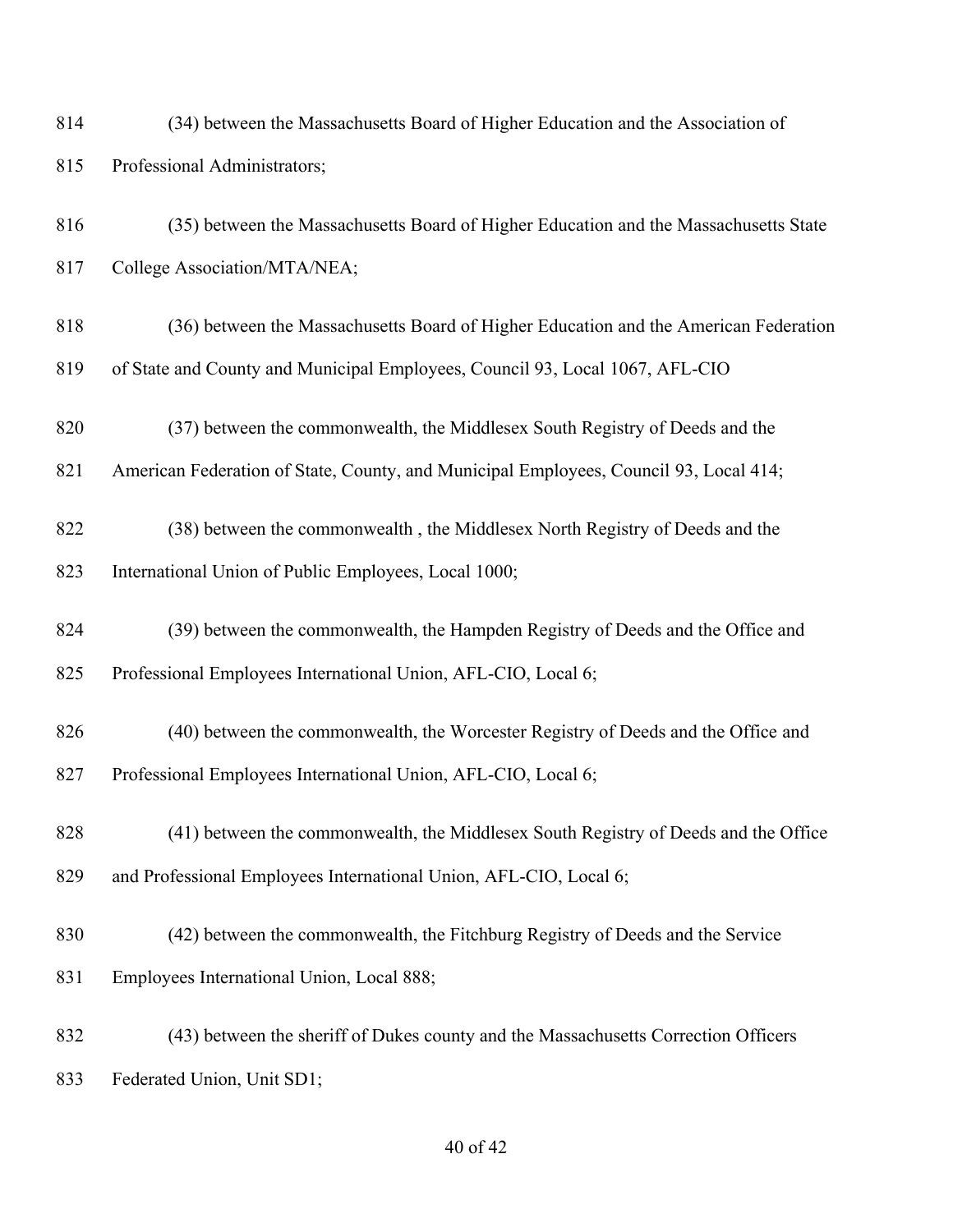| 834 | (44) between the University of Massachusetts and the AFSCME Local 1776, Amherst |  |
|-----|---------------------------------------------------------------------------------|--|
| 835 | Campus, Unit A01;                                                               |  |

- (45) between the commonwealth, the Suffolk Registry of Deeds and the Service
- Employees International Union AFL-CIO, Local 888;
- (46) between the commonwealth, the North, Middle, and South Berkshire Registry of
- Deeds and the Service Employees International Union, Local 888;
- (47) between the University of Massachusetts and the International Brotherhood of Police
- Officers (IBPO) Local 432, Amherst Campus, Unit A06;
- (48) between the University of Massachusetts and USA Classified, Amherst Campus, Unit A08;
- (49) between the University of Massachusetts and the Professional Staff Union, Unit B Amherst campus, Unit A15;
- (50) between the commonwealth, the North and South Essex Registry of Deeds and the AFSCME Local 653;
- (51) between the University of Massachusetts and the American Federation of Teachers Local 6350, Dartmouth Campus, Unit D82; and
- (52) between the University of Massachusetts and the International Brotherhood of Police Officers (IBPO) Local 399, Dartmouth Campus, Unit D84.
- SECTION 78. Section 64 shall expire upon: (i) the removal of United States government sanctions against the Russian Federation; (ii) the president of the United States declaring that